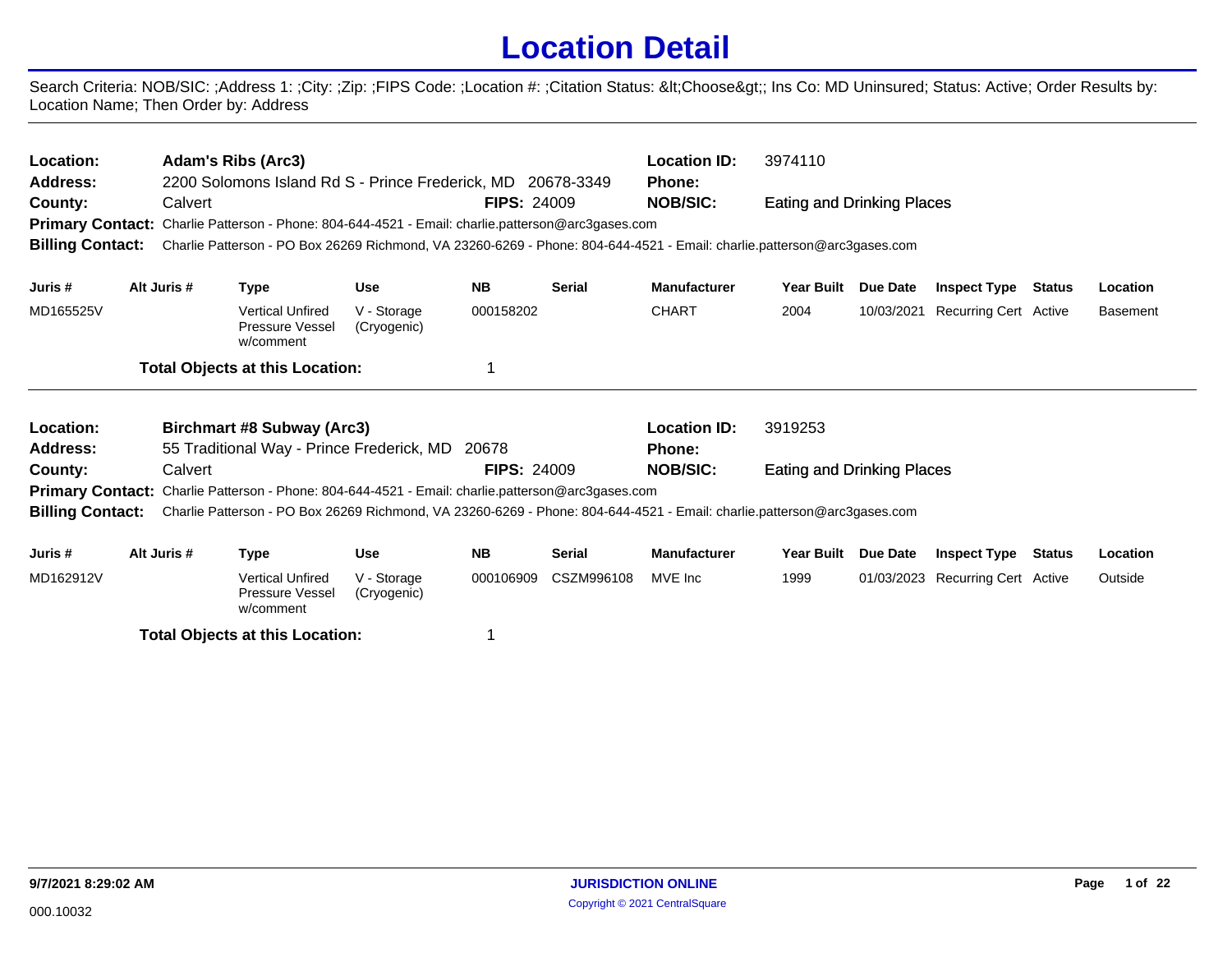| Location:<br>Address:       |                      | <b>Brick Wood Fire Pizza (Arc3)</b><br>60 Sherry Ln - Prince Frederick, MD 20678-3232             |                                                  |                    |        | <b>Location ID:</b><br><b>Phone:</b>                                                                                    | 3918592                           |                 |                                  |            |
|-----------------------------|----------------------|---------------------------------------------------------------------------------------------------|--------------------------------------------------|--------------------|--------|-------------------------------------------------------------------------------------------------------------------------|-----------------------------------|-----------------|----------------------------------|------------|
| County:                     | Calvert              |                                                                                                   |                                                  | <b>FIPS: 24009</b> |        | <b>NOB/SIC:</b>                                                                                                         | <b>Eating and Drinking Places</b> |                 |                                  |            |
|                             |                      | Primary Contact: Charlie Patterson - Phone: 804-644-4521 - Email: charlie.patterson@arc3gases.com |                                                  |                    |        |                                                                                                                         |                                   |                 |                                  |            |
| <b>Billing Contact:</b>     |                      |                                                                                                   |                                                  |                    |        | Charlie Patterson - PO Box 26269 Richmond, VA 23260-6269 - Phone: 804-644-4521 - Email: charlie.patterson@arc3gases.com |                                   |                 |                                  |            |
| Juris #                     | Alt Juris #          | Type                                                                                              | <b>Use</b>                                       | <b>NB</b>          | Serial | <b>Manufacturer</b>                                                                                                     | Year Built Due Date               |                 | <b>Inspect Type Status</b>       | Location   |
| MD162875V                   |                      | <b>Vertical Unfired</b><br>Pressure Vessel<br>w/comment                                           | V - Storage<br>(Cryogenic)                       | 000132544          |        | <b>CHART</b>                                                                                                            | 2001                              |                 | 12/18/2022 Recurring Cert Active | Outside    |
|                             |                      | <b>Total Objects at this Location:</b>                                                            |                                                  | 1                  |        |                                                                                                                         |                                   |                 |                                  |            |
| Location:                   | <b>Calvert Trash</b> |                                                                                                   |                                                  |                    |        | <b>Location ID:</b>                                                                                                     | 3090796                           |                 |                                  |            |
| Address:                    |                      | 7659 Binnacle Ln - Owings, MD 20736-3102                                                          |                                                  |                    |        | Phone:                                                                                                                  | 410-2576479                       |                 |                                  |            |
| County:                     | Calvert              |                                                                                                   |                                                  | <b>FIPS: 24009</b> |        | <b>NOB/SIC:</b>                                                                                                         | Nonclassifiable Establishments    |                 |                                  |            |
| Primary Contact: Lisa Mears |                      |                                                                                                   |                                                  |                    |        |                                                                                                                         |                                   |                 |                                  |            |
| <b>Billing Contact:</b>     |                      | Lisa Mears - 300 Ritchie Rd Capitol Heights, MD 20743-3614                                        |                                                  |                    |        |                                                                                                                         |                                   |                 |                                  |            |
| Juris #                     | Alt Juris #          | <b>Type</b>                                                                                       | <b>Use</b>                                       | <b>NB</b>          | Serial | <b>Manufacturer</b>                                                                                                     | Year Built                        | <b>Due Date</b> | <b>Inspect Type Status</b>       | Location   |
| MD142056V                   |                      | <b>Vertical Unfired</b><br>Pressure Vessel<br>w/comment                                           | V - Storage (NOT<br>Cryogenic)                   | 000177056          |        | Steel Fab                                                                                                               | 1997                              |                 | 03/31/2022 Recurring Cert Active | Shop       |
|                             |                      | <b>Total Objects at this Location:</b>                                                            |                                                  | 1                  |        |                                                                                                                         |                                   |                 |                                  |            |
| Location:                   |                      | <b>Captain Smith Seafood Inc</b>                                                                  |                                                  |                    |        | <b>Location ID:</b>                                                                                                     | 705946                            |                 |                                  |            |
| <b>Address:</b>             |                      | 13944 Hg Trueman Rd - Solomons, MD 20688-3154                                                     |                                                  |                    |        | Phone:                                                                                                                  | 410-326-1134                      |                 |                                  |            |
| County:                     | Calvert              |                                                                                                   |                                                  | <b>FIPS: 24009</b> |        | <b>NOB/SIC:</b>                                                                                                         | <b>Eating and Drinking Places</b> |                 |                                  |            |
|                             |                      | Primary Contact: Chris Bowen - Phone: 443-532-8343 - Email: captsmiths@aol.com                    |                                                  |                    |        |                                                                                                                         |                                   |                 |                                  |            |
| <b>Billing Contact:</b>     |                      |                                                                                                   |                                                  |                    |        | Chris Bowen - PO Box 1642 Solomons, MD 20688-1642 - Phone: 443-532-8343 - Email: captsmiths@aol.com                     |                                   |                 |                                  |            |
| Juris #                     | Alt Juris #          | <b>Type</b>                                                                                       | <b>Use</b>                                       | <b>NB</b>          | Serial | <b>Manufacturer</b>                                                                                                     | Year Built Due Date               |                 | <b>Inspect Type Status</b>       | Location   |
| MD004678                    |                      | Vertical Tubeless S - Power-                                                                      | Cooking (Steam ><br>15 psig)                     | 000129360          |        | Columbia                                                                                                                | 1991                              |                 | 05/24/2022 Recurring Cert Active | Crab Shack |
| MD102974H                   |                      | Cast Iron                                                                                         | H - Heating-<br>Cooking (Steam<br>$\le$ 15 psig) | CI                 |        | <b>Burnham</b>                                                                                                          | 1991                              |                 | 05/24/2022 Recurring Cert Active | Shop       |
|                             |                      |                                                                                                   |                                                  |                    |        |                                                                                                                         |                                   |                 |                                  |            |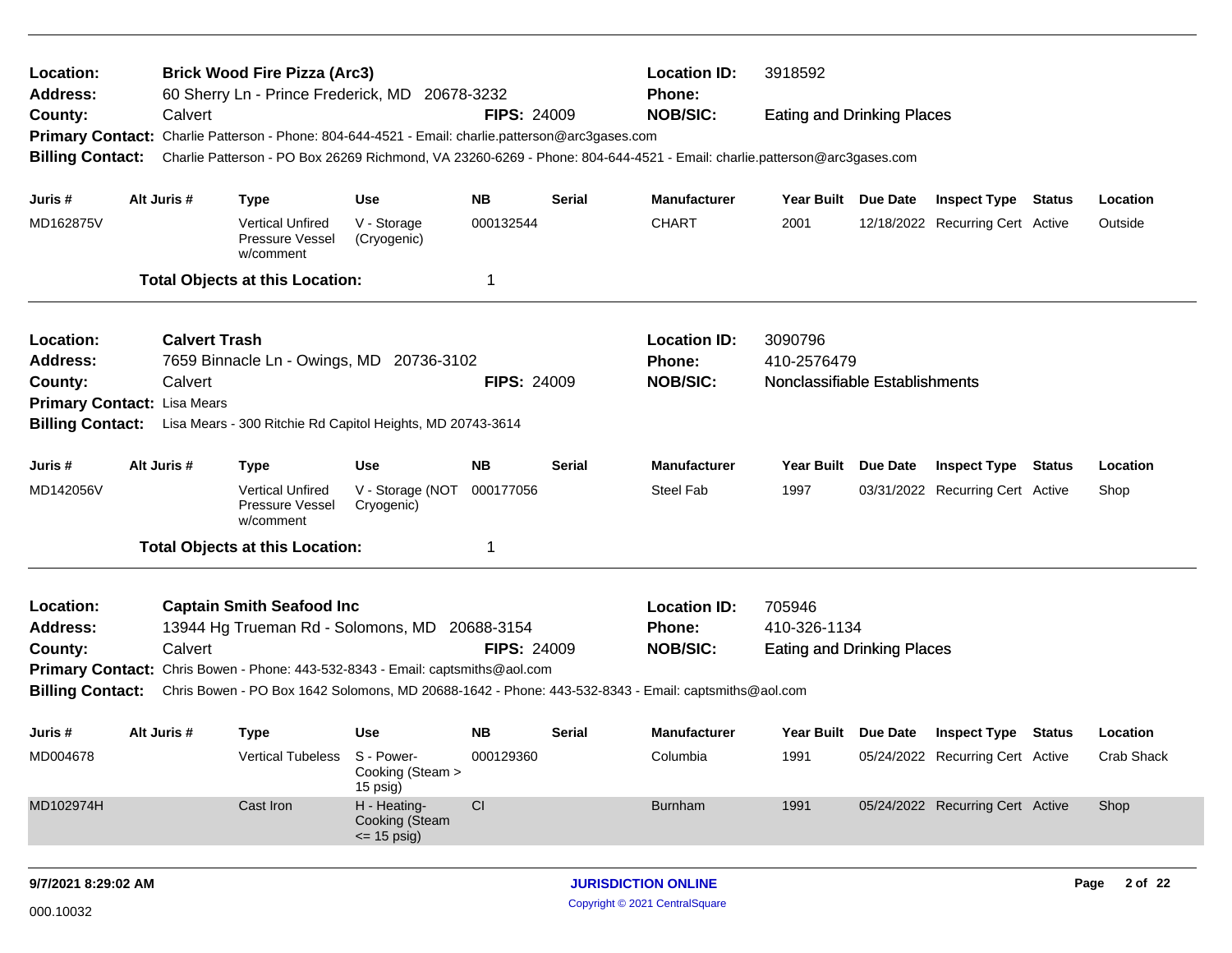| Location:<br>Address:   |             | <b>Certified Auto Services Inc.</b>                                                                                     |                                                         |                    |               | <b>Location ID:</b><br><b>Phone:</b> | 706479                                 |                 |                                                  |               |                               |
|-------------------------|-------------|-------------------------------------------------------------------------------------------------------------------------|---------------------------------------------------------|--------------------|---------------|--------------------------------------|----------------------------------------|-----------------|--------------------------------------------------|---------------|-------------------------------|
| County:                 | Calvert     | 140 W Mount Harmony Rd Unit 107 - Owings, MD 20736-3209                                                                 |                                                         | <b>FIPS: 24009</b> |               | <b>NOB/SIC:</b>                      | <b>General Automotive Repair Shops</b> |                 |                                                  |               |                               |
|                         |             | Primary Contact: Certified Auto Services Inc - Phone: 301-855-8008                                                      |                                                         |                    |               |                                      |                                        |                 |                                                  |               |                               |
| <b>Billing Contact:</b> |             | - 140 W Mount Harmony Rd Unit 107 Owings, MD 20736-3209 - Phone: 301-855-8008                                           |                                                         |                    |               |                                      |                                        |                 |                                                  |               |                               |
| Juris #                 | Alt Juris # | <b>Type</b>                                                                                                             | <b>Use</b>                                              | NΒ                 | <b>Serial</b> | <b>Manufacturer</b>                  | <b>Year Built</b>                      | Due Date        | <b>Inspect Type</b>                              | <b>Status</b> | Location                      |
| MD107348V               |             | <b>Vertical Unfired</b><br>Pressure Vessel<br>w/comment                                                                 | V - Storage (NOT<br>Cryogenic)                          | 000837261          |               | Manchester                           | 1999                                   |                 | 06/16/2022 Recurring Cert Active                 |               | Rear Of Shop                  |
|                         |             | <b>Total Objects at this Location:</b>                                                                                  |                                                         | 1                  |               |                                      |                                        |                 |                                                  |               |                               |
| Location:               |             | <b>Chick-Fil-A (Arc3)</b>                                                                                               |                                                         |                    |               | <b>Location ID:</b>                  | 4007078                                |                 |                                                  |               |                               |
| <b>Address:</b>         |             | 806 Solomons Island Rd N - Prince Frederick, MD 20678-3919                                                              |                                                         |                    |               | Phone:                               |                                        |                 |                                                  |               |                               |
| County:                 | Calvert     |                                                                                                                         |                                                         | <b>FIPS: 24009</b> |               | <b>NOB/SIC:</b>                      | <b>Eating and Drinking Places</b>      |                 |                                                  |               |                               |
|                         |             | Primary Contact: Charlie Patterson - Phone: 804-644-4521 - Email: charlie.patterson@arc3gases.com                       |                                                         |                    |               |                                      |                                        |                 |                                                  |               |                               |
| <b>Billing Contact:</b> |             | Charlie Patterson - PO Box 26269 Richmond, VA 23260-6269 - Phone: 804-644-4521 - Email: charlie.patterson@arc3gases.com |                                                         |                    |               |                                      |                                        |                 |                                                  |               |                               |
| Juris #                 | Alt Juris # | <b>Type</b>                                                                                                             | <b>Use</b>                                              | <b>NB</b>          | <b>Serial</b> | <b>Manufacturer</b>                  | <b>Year Built</b>                      | <b>Due Date</b> | <b>Inspect Type</b>                              | <b>Status</b> | Location                      |
| MD166418V               |             | <b>Vertical Unfired</b><br>Pressure Vessel<br>w/comment                                                                 | V - Storage<br>(Cryogenic)                              | 000317271          |               | <b>CHART</b>                         | 2018                                   |                 | 02/04/2022 Recurring Cert Active                 |               | Store Room                    |
|                         |             | <b>Total Objects at this Location:</b>                                                                                  |                                                         | 1                  |               |                                      |                                        |                 |                                                  |               |                               |
| Location:               |             | <b>College of Southern Maryland</b>                                                                                     |                                                         |                    |               | <b>Location ID:</b>                  | 1993211                                |                 |                                                  |               |                               |
| Address:                |             | 115 Williams Rd - Prince Frederick, MD 20678-3560                                                                       |                                                         |                    |               | <b>Phone:</b>                        |                                        |                 |                                                  |               |                               |
| County:                 | Calvert     |                                                                                                                         |                                                         | <b>FIPS: 24009</b> |               | <b>NOB/SIC:</b>                      |                                        |                 | Colleges, Universities, and Professional Schools |               |                               |
|                         |             | Primary Contact: Nathan Welch - Phone: 301-934-7746 - Email: njwelch@csmd.edu                                           |                                                         |                    |               |                                      |                                        |                 |                                                  |               |                               |
| <b>Billing Contact:</b> |             | Nathan Welch - PO Box 910 La Plata, MD 20646-0910 - Phone: 301-934-7746 - Email: njwelch@csmd.edu                       |                                                         |                    |               |                                      |                                        |                 |                                                  |               |                               |
| Juris #                 | Alt Juris # | <b>Type</b>                                                                                                             | <b>Use</b>                                              | NB                 | Serial        | <b>Manufacturer</b>                  | <b>Year Built</b>                      | Due Date        | <b>Inspect Type Status</b>                       |               | Location                      |
| MD125845H               |             | Cast Iron                                                                                                               | H - Hot Water<br>Heat (Water $\leq$<br>160 psig, 250 F) | CI                 | 2003-33       | HB Smith                             | 2004                                   |                 | 08/24/2022 Recurring Cert Active                 |               | Mechanical<br><b>Room 105</b> |
| MD125846H               |             | Cast Iron                                                                                                               | H - Hot Water<br>Heat (Water $\leq$                     | CI                 | 20036         | HB Smith                             | 2004                                   |                 | 08/24/2022 Recurring Cert Active                 |               | Mechanical<br><b>Room 105</b> |
| 9/7/2021 8:29:02 AM     |             |                                                                                                                         |                                                         |                    |               | <b>JURISDICTION ONLINE</b>           |                                        |                 |                                                  |               | Page 3 of 22                  |
| 000.10032               |             |                                                                                                                         |                                                         |                    |               | Copyright © 2021 CentralSquare       |                                        |                 |                                                  |               |                               |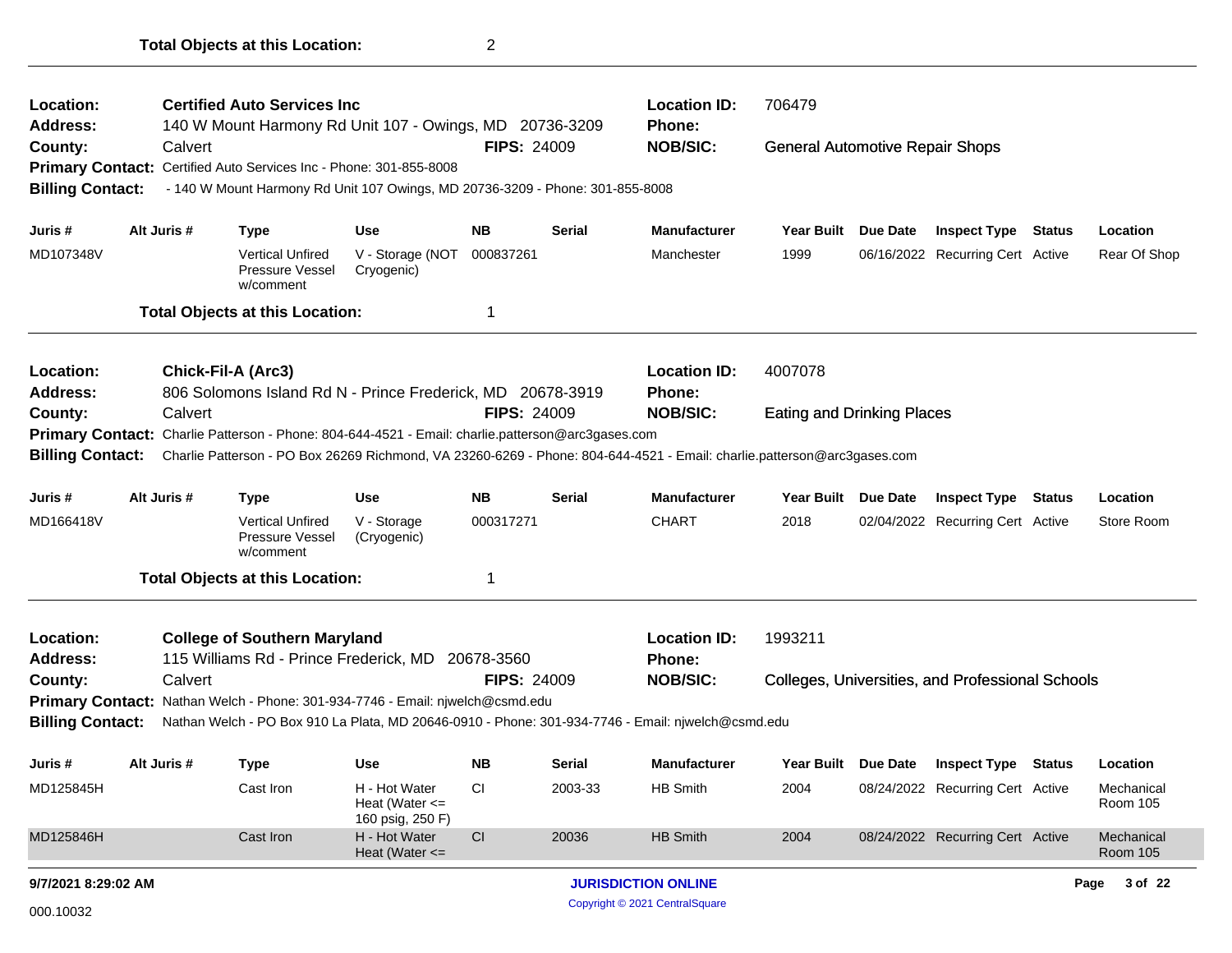| Juris #                 | Alt Juris # | Type                                                                                                                                            | <b>Use</b>                                              | <b>NB</b>          | Serial        | <b>Manufacturer</b> | Year Built Due Date              |                 | <b>Inspect Type Status</b>       | Location           |
|-------------------------|-------------|-------------------------------------------------------------------------------------------------------------------------------------------------|---------------------------------------------------------|--------------------|---------------|---------------------|----------------------------------|-----------------|----------------------------------|--------------------|
|                         |             |                                                                                                                                                 | 160 psig, 250 F)                                        |                    |               |                     |                                  |                 |                                  |                    |
| MD125847V               |             | Horizontal Unfired<br>Pressure Vessel<br>w/comment                                                                                              | V - Storage (NOT 000333107<br>Cryogenic)                |                    |               | Manchester          | 2004                             |                 | 08/24/2022 Recurring Cert Active | Penthouse 1        |
| MD125848                |             | Electric (NOT<br>HLW)                                                                                                                           | S - Power-<br><b>Sterilizing (Steam</b><br>$> 15$ psig) | 000004129          |               | Consolidated        | 2004                             |                 | 08/24/2022 Recurring Cert Active | Prep Room 218B     |
| MD155468H               |             | Vertical Fire Tube H - Hot Water                                                                                                                | Heat (Water $\leq$<br>160 psig, 250 F)                  | 000062505          |               | Aerco               | 2012                             |                 | 08/24/2022 Recurring Cert Active | <b>B</b> Boiler Rm |
|                         |             | <b>Total Objects at this Location:</b>                                                                                                          |                                                         | 5                  |               |                     |                                  |                 |                                  |                    |
| Location:               |             | Dash In (Roberts Oxygen)                                                                                                                        |                                                         |                    |               | <b>Location ID:</b> | 3974136                          |                 |                                  |                    |
| <b>Address:</b>         |             | 136 E Chesapeake Beach Rd - Owings, MD 20736-3518                                                                                               |                                                         |                    |               | Phone:              |                                  |                 |                                  |                    |
| County:                 | Calvert     |                                                                                                                                                 |                                                         | <b>FIPS: 24009</b> |               | <b>NOB/SIC:</b>     | <b>Gasoline Service Stations</b> |                 |                                  |                    |
| <b>Primary Contact:</b> |             | Roberts Oxygen Company (MD) - Phone: 240-493-8405 - Cell: 301-252-0742 - Email: DFranovich@RobertsOxygen.com                                    |                                                         |                    |               |                     |                                  |                 |                                  |                    |
| <b>Billing Contact:</b> |             | Bulk Tank Service Dept. - PO Box 5507 Rockville, MD 20855-0507 - Phone: 240-493-8405 - Cell: 301-252-0742 - Email: DFranovich@RobertsOxygen.com |                                                         |                    |               |                     |                                  |                 |                                  |                    |
| Juris#                  | Alt Juris # | Type                                                                                                                                            | <b>Use</b>                                              | <b>NB</b>          | Serial        | <b>Manufacturer</b> | Year Built                       | <b>Due Date</b> | <b>Inspect Type Status</b>       | Location           |
| MD166003V               |             | <b>Vertical Unfired</b><br>Pressure Vessel<br>w/comment                                                                                         | V - Storage<br>(Cryogenic)                              | 000054073          |               | MVE Inc             | 1996                             |                 | 10/03/2021 Recurring Cert Active | Store Room         |
|                         |             | <b>Total Objects at this Location:</b>                                                                                                          |                                                         | $\mathbf{1}$       |               |                     |                                  |                 |                                  |                    |
| Location:               |             | Dash In (Roberts Oxygen)                                                                                                                        |                                                         |                    |               | <b>Location ID:</b> | 3974112                          |                 |                                  |                    |
| <b>Address:</b>         |             | 875 Solomons Island Rd N - Prince Frederick, MD 20678-3912                                                                                      |                                                         |                    |               | <b>Phone:</b>       |                                  |                 |                                  |                    |
| County:                 | Calvert     |                                                                                                                                                 |                                                         | <b>FIPS: 24009</b> |               | <b>NOB/SIC:</b>     | <b>Gasoline Service Stations</b> |                 |                                  |                    |
|                         |             | Primary Contact: Roberts Oxygen Company (MD) - Phone: 240-493-8405 - Cell: 301-252-0742 - Email: DFranovich@RobertsOxygen.com                   |                                                         |                    |               |                     |                                  |                 |                                  |                    |
| <b>Billing Contact:</b> |             | Bulk Tank Service Dept. - PO Box 5507 Rockville, MD 20855-0507 - Phone: 240-493-8405 - Cell: 301-252-0742 - Email: DFranovich@RobertsOxygen.com |                                                         |                    |               |                     |                                  |                 |                                  |                    |
| Juris #                 | Alt Juris # | Type                                                                                                                                            | <b>Use</b>                                              | <b>NB</b>          | <b>Serial</b> | <b>Manufacturer</b> | Year Built Due Date              |                 | <b>Inspect Type Status</b>       | Location           |
| MD165521V               |             | <b>Vertical Unfired</b><br>Pressure Vessel<br>w/comment                                                                                         | V - Storage<br>(Cryogenic)                              | 000020550          |               | Taylor-Wharton      | 1994                             |                 | 10/03/2021 Recurring Cert Active | Bathroom           |
|                         |             | <b>Total Objects at this Location:</b>                                                                                                          |                                                         | 1                  |               |                     |                                  |                 |                                  |                    |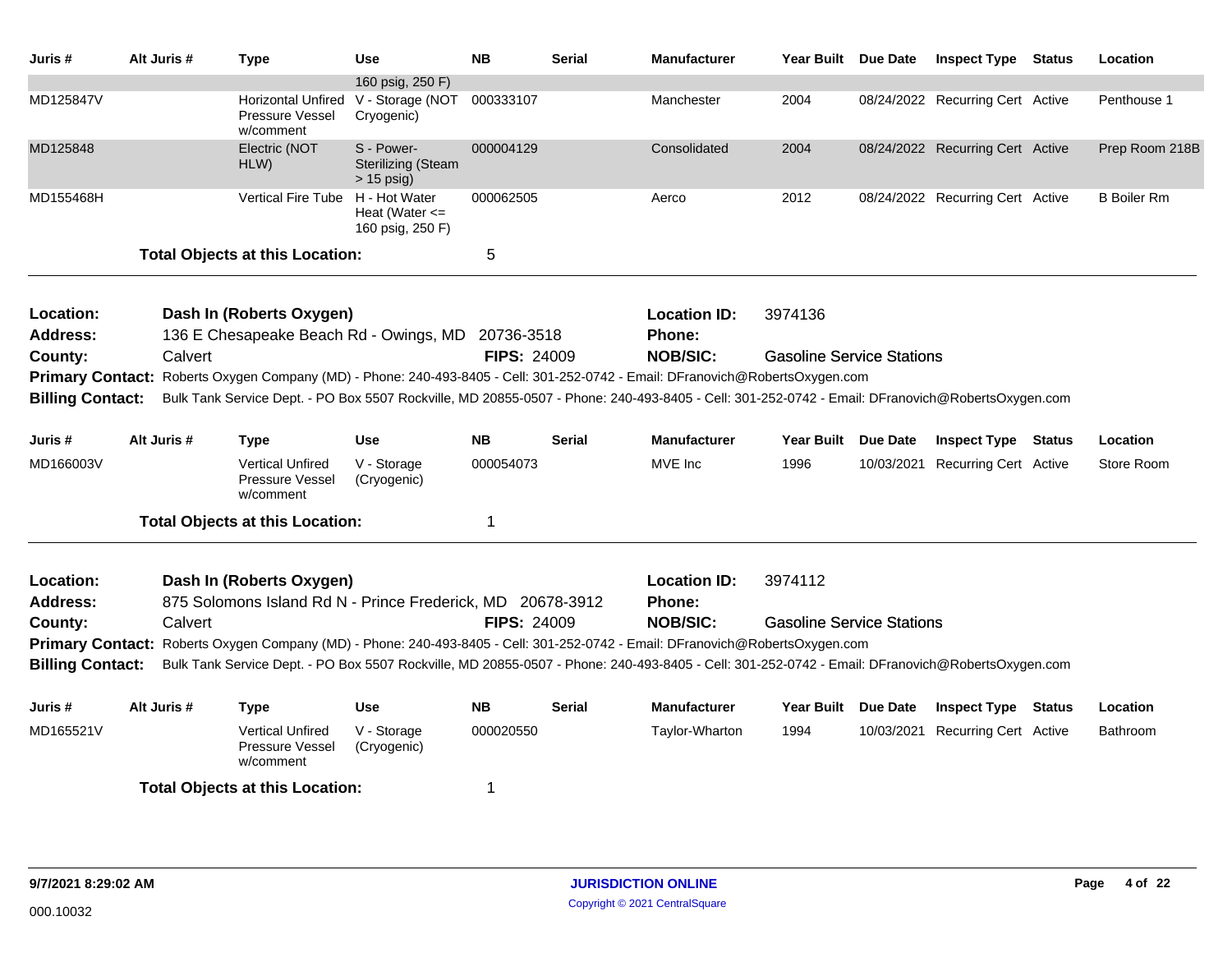| Location:<br><b>Address:</b><br>County:<br><b>Billing Contact:</b> | Calvert     | <b>Dunkirk Amoco</b><br>10855 Town Center Blvd - Dunkirk, MD 20754-2711<br>Primary Contact: Dunkirk Amoco - Phone: (301) 812-1640<br>- 10855 Town Center Blvd Dunkirk, MD 20754-2711 - Phone: (301) 812-1640                                                                     |                                                         | <b>FIPS: 24009</b>      | <b>Location ID:</b><br><b>Phone:</b><br><b>NOB/SIC:</b> | 4049073                                                 |                     |                                        |        |                    |
|--------------------------------------------------------------------|-------------|----------------------------------------------------------------------------------------------------------------------------------------------------------------------------------------------------------------------------------------------------------------------------------|---------------------------------------------------------|-------------------------|---------------------------------------------------------|---------------------------------------------------------|---------------------|----------------------------------------|--------|--------------------|
| Juris #                                                            | Alt Juris # | <b>Type</b>                                                                                                                                                                                                                                                                      | <b>Use</b>                                              | <b>NB</b>               | <b>Serial</b>                                           | <b>Manufacturer</b>                                     | Year Built Due Date | <b>Inspect Type Status</b>             |        | Location           |
| MD168060V                                                          |             | <b>Vertical Unfired</b><br>Pressure Vessel<br>w/comment                                                                                                                                                                                                                          | V - Storage (NOT<br>Cryogenic)                          | 000618837               |                                                         | Melben                                                  | 1996                | 11/10/2022 Recurring Cert Active       |        | Car Wash           |
|                                                                    |             | <b>Total Objects at this Location:</b>                                                                                                                                                                                                                                           |                                                         | $\overline{\mathbf{1}}$ |                                                         |                                                         |                     |                                        |        |                    |
| Location:<br><b>Address:</b>                                       |             | <b>Fast Stop/Marge Laundromat</b><br>8054 Bayside Rd - Chesapeake Beach, MD 20732-3115                                                                                                                                                                                           |                                                         |                         |                                                         | <b>Location ID:</b><br><b>Phone:</b>                    | 710496              |                                        |        |                    |
| County:                                                            | Calvert     |                                                                                                                                                                                                                                                                                  |                                                         | <b>FIPS: 24009</b>      |                                                         | <b>NOB/SIC:</b>                                         |                     | Power Laundries, Family and Commercial |        |                    |
| <b>Billing Contact:</b>                                            |             | Primary Contact: Peggy Wirth - Phone: 410-257-1010 - Email: store53@gottco.com<br>- PO Box 540 Prince Frederick, MD 20678-0540 - Phone: 410-535-0484                                                                                                                             |                                                         |                         |                                                         |                                                         |                     |                                        |        |                    |
| Juris #                                                            | Alt Juris # | Type                                                                                                                                                                                                                                                                             | <b>Use</b>                                              | <b>NB</b>               | <b>Serial</b>                                           | <b>Manufacturer</b>                                     | Year Built Due Date | Inspect Type                           | Status | Location           |
| MD125334H                                                          |             | Cast Iron                                                                                                                                                                                                                                                                        | H - Hot Water<br>Heat (Water $\leq$<br>160 psig, 250 F) | <b>CI</b>               |                                                         | <b>Buderus</b>                                          | 2004                | 01/06/2023 Recurring Cert Active       |        | <b>Boiler Room</b> |
|                                                                    |             | <b>Total Objects at this Location:</b>                                                                                                                                                                                                                                           |                                                         | -1                      |                                                         |                                                         |                     |                                        |        |                    |
| Location:<br><b>Address:</b><br>County:                            | Calvert     | <b>Fastop (Roberts)</b><br>13888 Solomons Island Rd S - Solomons, MD 20688                                                                                                                                                                                                       |                                                         | <b>FIPS: 24009</b>      |                                                         | <b>Location ID:</b><br><b>Phone:</b><br><b>NOB/SIC:</b> | 4046979             |                                        |        |                    |
| <b>Billing Contact:</b>                                            |             | Primary Contact: Roberts Oxygen Company (MD) - Phone: 240-493-8405 - Cell: 301-252-0742 - Email: DFranovich@RobertsOxygen.com<br>Bulk Tank Service Dept. - PO Box 5507 Rockville, MD 20855-0507 - Phone: 240-493-8405 - Cell: 301-252-0742 - Email: DFranovich@RobertsOxygen.com |                                                         |                         |                                                         |                                                         |                     |                                        |        |                    |
| Juris #                                                            | Alt Juris # | <b>Type</b>                                                                                                                                                                                                                                                                      | <b>Use</b>                                              | <b>NB</b>               | <b>Serial</b>                                           | <b>Manufacturer</b>                                     | Year Built Due Date | <b>Inspect Type Status</b>             |        | Location           |
| MD168067V                                                          |             | <b>Vertical Unfired</b><br>Pressure Vessel<br>w/comment                                                                                                                                                                                                                          | V - Storage<br>(Cryogenic)                              | 000004076               |                                                         | Taylor-Wharton                                          | 1988                | 11/10/2022 Recurring Cert Active       |        | Outside            |
|                                                                    |             | <b>Total Objects at this Location:</b>                                                                                                                                                                                                                                           |                                                         | -1                      |                                                         |                                                         |                     |                                        |        |                    |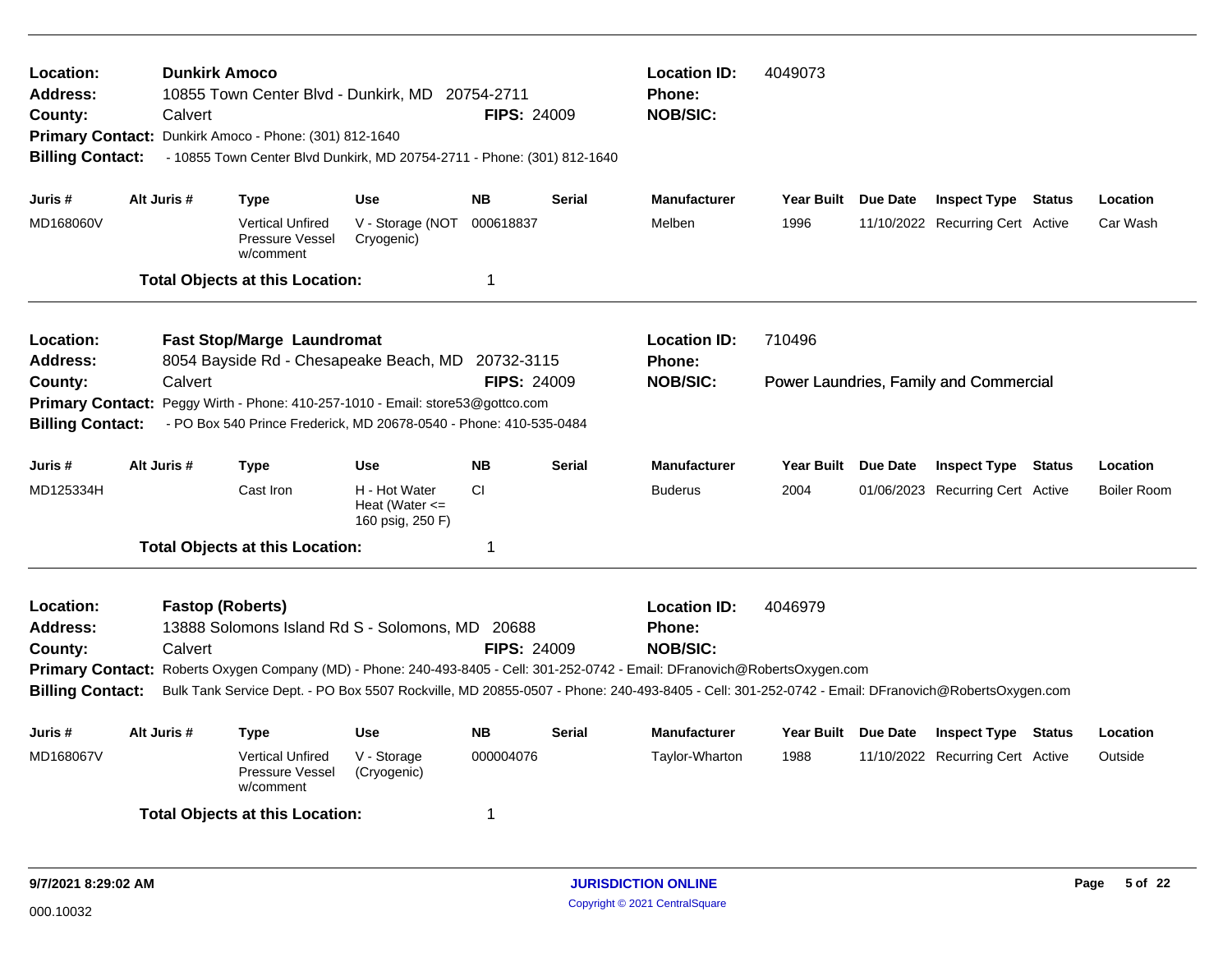| Location:<br><b>Address:</b>                                                                                                                       | Firehouse Subs - 1404 (Arc3)<br><b>Location ID:</b><br>3919251<br>641 Solomons Island Rd N - Prince Frederick, MD 20678-3915<br><b>Phone:</b> |             |                                                                                                   |                            |                    |                      |                                                                                                                                                 |                                   |  |                                  |        |          |
|----------------------------------------------------------------------------------------------------------------------------------------------------|-----------------------------------------------------------------------------------------------------------------------------------------------|-------------|---------------------------------------------------------------------------------------------------|----------------------------|--------------------|----------------------|-------------------------------------------------------------------------------------------------------------------------------------------------|-----------------------------------|--|----------------------------------|--------|----------|
| County:                                                                                                                                            |                                                                                                                                               | Calvert     |                                                                                                   |                            | <b>FIPS: 24009</b> |                      | <b>NOB/SIC:</b>                                                                                                                                 | <b>Eating and Drinking Places</b> |  |                                  |        |          |
| <b>Primary Contact:</b>                                                                                                                            |                                                                                                                                               |             | Charlie Patterson - Phone: 804-644-4521 - Email: charlie.patterson@arc3gases.com                  |                            |                    |                      |                                                                                                                                                 |                                   |  |                                  |        |          |
| <b>Billing Contact:</b>                                                                                                                            |                                                                                                                                               |             |                                                                                                   |                            |                    |                      | Charlie Patterson - PO Box 26269 Richmond, VA 23260-6269 - Phone: 804-644-4521 - Email: charlie.patterson@arc3gases.com                         |                                   |  |                                  |        |          |
|                                                                                                                                                    |                                                                                                                                               |             |                                                                                                   |                            |                    |                      |                                                                                                                                                 |                                   |  |                                  |        |          |
| Juris#                                                                                                                                             |                                                                                                                                               | Alt Juris # | Type                                                                                              | <b>Use</b>                 | <b>NB</b>          | <b>Serial</b>        | <b>Manufacturer</b>                                                                                                                             | Year Built Due Date               |  | <b>Inspect Type Status</b>       |        | Location |
| MD162911V                                                                                                                                          |                                                                                                                                               |             | <b>Vertical Unfired</b><br>Pressure Vessel<br>w/comment                                           | V - Storage<br>(Cryogenic) |                    | 000149532 CSJN03J121 | <b>CHART</b>                                                                                                                                    | 2003                              |  | 01/06/2023 Recurring Cert Active |        | Outside  |
|                                                                                                                                                    |                                                                                                                                               |             | <b>Total Objects at this Location:</b>                                                            |                            | $\mathbf 1$        |                      |                                                                                                                                                 |                                   |  |                                  |        |          |
| Location:                                                                                                                                          |                                                                                                                                               |             | <b>Five Guys (Roberts)</b>                                                                        |                            |                    |                      | <b>Location ID:</b>                                                                                                                             | 4046976                           |  |                                  |        |          |
| Address:                                                                                                                                           |                                                                                                                                               |             | 950 Costley Way - Prince Frederick, MD 20678-3183                                                 |                            |                    |                      | Phone:                                                                                                                                          |                                   |  |                                  |        |          |
| County:                                                                                                                                            |                                                                                                                                               | Calvert     |                                                                                                   |                            | <b>FIPS: 24009</b> |                      | <b>NOB/SIC:</b>                                                                                                                                 | <b>Eating and Drinking Places</b> |  |                                  |        |          |
| Roberts Oxygen Company (MD) - Phone: 240-493-8405 - Cell: 301-252-0742 - Email: DFranovich@RobertsOxygen.com<br><b>Primary Contact:</b>            |                                                                                                                                               |             |                                                                                                   |                            |                    |                      |                                                                                                                                                 |                                   |  |                                  |        |          |
| <b>Billing Contact:</b>                                                                                                                            |                                                                                                                                               |             |                                                                                                   |                            |                    |                      | Bulk Tank Service Dept. - PO Box 5507 Rockville, MD 20855-0507 - Phone: 240-493-8405 - Cell: 301-252-0742 - Email: DFranovich@RobertsOxygen.com |                                   |  |                                  |        |          |
| Juris #                                                                                                                                            |                                                                                                                                               | Alt Juris # | <b>Type</b>                                                                                       | <b>Use</b>                 | <b>NB</b>          | <b>Serial</b>        | <b>Manufacturer</b>                                                                                                                             | Year Built Due Date               |  | <b>Inspect Type Status</b>       |        | Location |
| MD168062V                                                                                                                                          |                                                                                                                                               |             | <b>Vertical Unfired</b><br>Pressure Vessel<br>w/comment                                           | V - Storage<br>(Cryogenic) | 000002367          |                      | Taylor-Wharton                                                                                                                                  | 1986                              |  | 11/10/2022 Recurring Cert Active |        | Kitchen  |
|                                                                                                                                                    |                                                                                                                                               |             | <b>Total Objects at this Location:</b>                                                            |                            | $\mathbf 1$        |                      |                                                                                                                                                 |                                   |  |                                  |        |          |
| Location:                                                                                                                                          |                                                                                                                                               |             | <b>Golden Chicken (Arc3)</b>                                                                      |                            |                    |                      | <b>Location ID:</b>                                                                                                                             | 3974108                           |  |                                  |        |          |
| Address:                                                                                                                                           |                                                                                                                                               |             | 11771 Hg Trueman Rd - Lusby, MD 20657-3813                                                        |                            |                    |                      | Phone:                                                                                                                                          |                                   |  |                                  |        |          |
| County:                                                                                                                                            |                                                                                                                                               | Calvert     |                                                                                                   |                            | <b>FIPS: 24009</b> |                      | <b>NOB/SIC:</b>                                                                                                                                 | <b>Eating and Drinking Places</b> |  |                                  |        |          |
|                                                                                                                                                    |                                                                                                                                               |             | Primary Contact: Charlie Patterson - Phone: 804-644-4521 - Email: charlie.patterson@arc3gases.com |                            |                    |                      |                                                                                                                                                 |                                   |  |                                  |        |          |
| <b>Billing Contact:</b><br>Charlie Patterson - PO Box 26269 Richmond, VA 23260-6269 - Phone: 804-644-4521 - Email: charlie.patterson@arc3gases.com |                                                                                                                                               |             |                                                                                                   |                            |                    |                      |                                                                                                                                                 |                                   |  |                                  |        |          |
| Juris #                                                                                                                                            |                                                                                                                                               | Alt Juris # | <b>Type</b>                                                                                       | <b>Use</b>                 | <b>NB</b>          | <b>Serial</b>        | <b>Manufacturer</b>                                                                                                                             | Year Built Due Date               |  | <b>Inspect Type</b>              | Status | Location |
| MD165523V                                                                                                                                          |                                                                                                                                               |             | <b>Vertical Unfired</b><br>Pressure Vessel<br>w/comment                                           | V - Storage<br>(Cryogenic) | 000184020          |                      | <b>CHART</b>                                                                                                                                    | 2007                              |  | 10/03/2021 Recurring Cert Active |        | Kitchen  |
|                                                                                                                                                    |                                                                                                                                               |             | <b>Total Objects at this Location:</b>                                                            |                            | -1                 |                      |                                                                                                                                                 |                                   |  |                                  |        |          |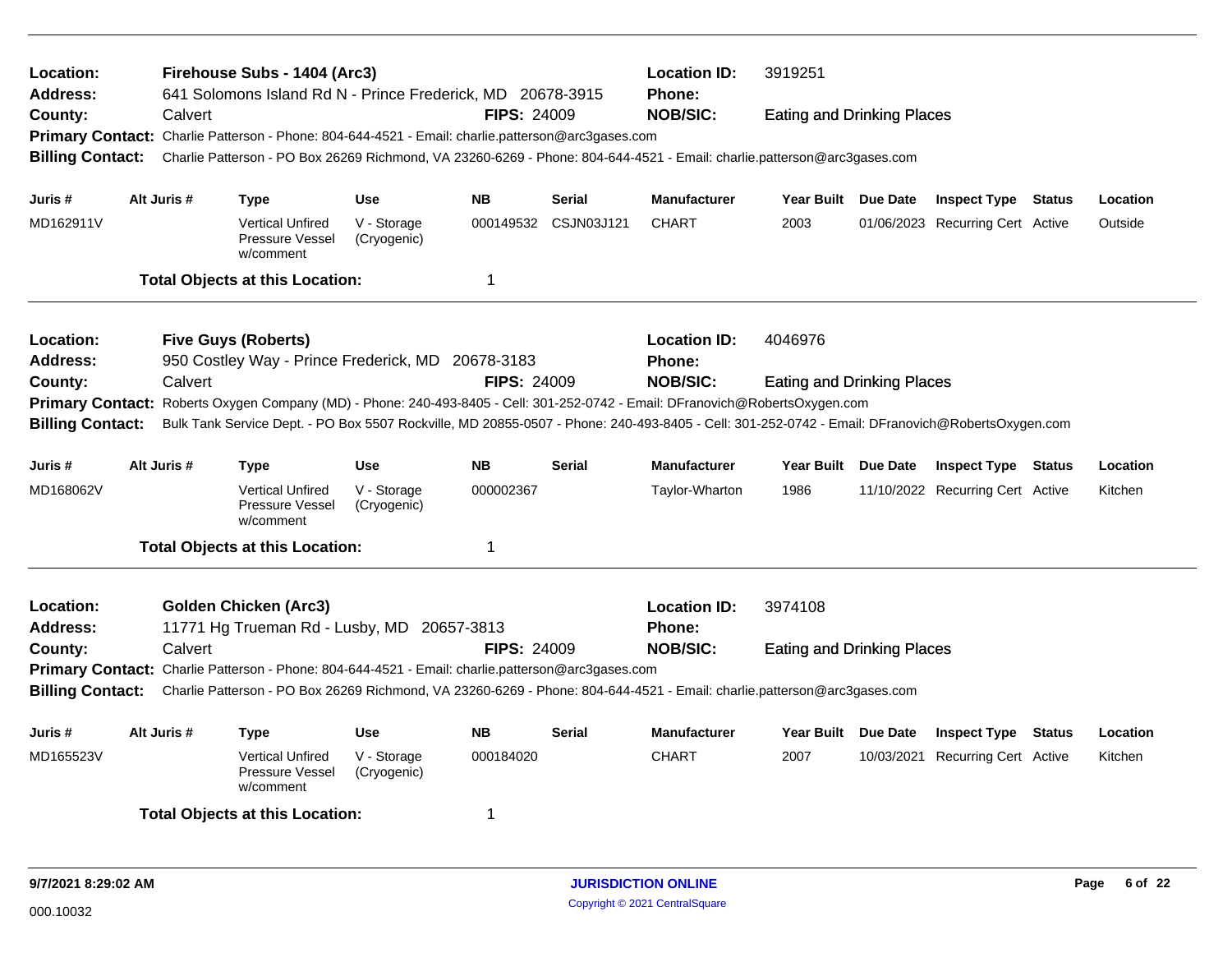| Location:<br>Address:<br>County:<br><b>Billing Contact:</b>                            | Calvert     | <b>Golden Chicken (Arc3)</b><br>537 Solomons Island Rd N - Prince Frederick, MD 20678-3911<br>Primary Contact: Charlie Patterson - Phone: 804-644-4521 - Email: charlie.patterson@arc3gases.com<br>Charlie Patterson - PO Box 26269 Richmond, VA 23260-6269 - Phone: 804-644-4521 - Email: charlie.patterson@arc3gases.com |                                                           | <b>FIPS: 24009</b> |               | <b>Location ID:</b><br><b>Phone:</b><br><b>NOB/SIC:</b> | 3919252<br>410-535-5984<br><b>Eating and Drinking Places</b> |            |                                                        |               |                |
|----------------------------------------------------------------------------------------|-------------|----------------------------------------------------------------------------------------------------------------------------------------------------------------------------------------------------------------------------------------------------------------------------------------------------------------------------|-----------------------------------------------------------|--------------------|---------------|---------------------------------------------------------|--------------------------------------------------------------|------------|--------------------------------------------------------|---------------|----------------|
| Juris #                                                                                | Alt Juris # | Type                                                                                                                                                                                                                                                                                                                       | <b>Use</b>                                                | <b>NB</b>          | <b>Serial</b> | <b>Manufacturer</b>                                     | Year Built Due Date                                          |            | <b>Inspect Type Status</b>                             |               | Location       |
| MD168063V                                                                              |             | <b>Vertical Unfired</b><br>Pressure Vessel<br>w/comment                                                                                                                                                                                                                                                                    | V - Storage<br>(Cryogenic)                                | 000087184          |               | MVE Inc                                                 | 1998                                                         |            | 11/10/2022 Recurring Cert Active                       |               | Outside        |
|                                                                                        |             | <b>Total Objects at this Location:</b>                                                                                                                                                                                                                                                                                     |                                                           | $\mathbf 1$        |               |                                                         |                                                              |            |                                                        |               |                |
| Location:<br>Address:<br>County:<br><b>Primary Contact:</b><br><b>Billing Contact:</b> | Calvert     | <b>Greater Bible Way Church</b><br>2300 Sixes Road - Prince Frederick, MD 20678-3391<br>Greater Bible Way Church - Phone: 410-535-0532<br>Pastor Neil Gross - PO Box 806 Prince Frederick, MD 20678-0806 - Phone: 410 535 0532                                                                                             |                                                           | <b>FIPS: 24009</b> |               | <b>Location ID:</b><br><b>Phone:</b><br><b>NOB/SIC:</b> | 712620<br>410-535-0532<br>Membership organizations           |            |                                                        |               |                |
| Juris #                                                                                | Alt Juris # | Type                                                                                                                                                                                                                                                                                                                       | <b>Use</b>                                                | <b>NB</b>          | <b>Serial</b> | <b>Manufacturer</b>                                     | Year Built Due Date                                          |            | <b>Inspect Type</b>                                    | Status        | Location       |
| MD145315H                                                                              |             | <b>Horizontal Fire</b><br>Tube                                                                                                                                                                                                                                                                                             | H - Hot Water<br>Supply (Water $\leq$<br>160 psig, 210 F) | 000149770          |               | Columbia                                                | 2010                                                         | 10/12/2021 | <b>Recurring Cert Active</b>                           |               | <b>KITCHEN</b> |
|                                                                                        |             | <b>Total Objects at this Location:</b>                                                                                                                                                                                                                                                                                     |                                                           | $\overline{1}$     |               |                                                         |                                                              |            |                                                        |               |                |
| Location:<br><b>Address:</b><br>County:<br><b>Billing Contact:</b>                     | Calvert     | <b>Hitchcock Auto Works</b><br>7608 Investment Ct - Owings, MD 20736-3149<br>Primary Contact: James Hitchcock - Phone: 301-855-3700<br>James Hitchcock - 7608 Investment Ct Owings, MD 20736-3149 - Phone: 301-855-3700                                                                                                    |                                                           | <b>FIPS: 24009</b> |               | <b>Location ID:</b><br>Phone:<br><b>NOB/SIC:</b>        | 1876390                                                      |            | Airports, Flying Fields, and Airport Terminal Services |               |                |
| Juris #                                                                                | Alt Juris # | Type                                                                                                                                                                                                                                                                                                                       | <b>Use</b>                                                | <b>NB</b>          | <b>Serial</b> | <b>Manufacturer</b>                                     | Year Built Due Date                                          |            | <b>Inspect Type</b>                                    | <b>Status</b> | Location       |
| MD125308V                                                                              |             | <b>Vertical Unfired</b><br>Pressure Vessel<br>w/comment                                                                                                                                                                                                                                                                    | V - Storage (NOT<br>Cryogenic)                            | 001092155          |               | Manchester                                              | 2000                                                         |            | 04/28/2023 Recurring Cert Active                       |               | shop           |
|                                                                                        |             | <b>Total Objects at this Location:</b>                                                                                                                                                                                                                                                                                     |                                                           | -1                 |               |                                                         |                                                              |            |                                                        |               |                |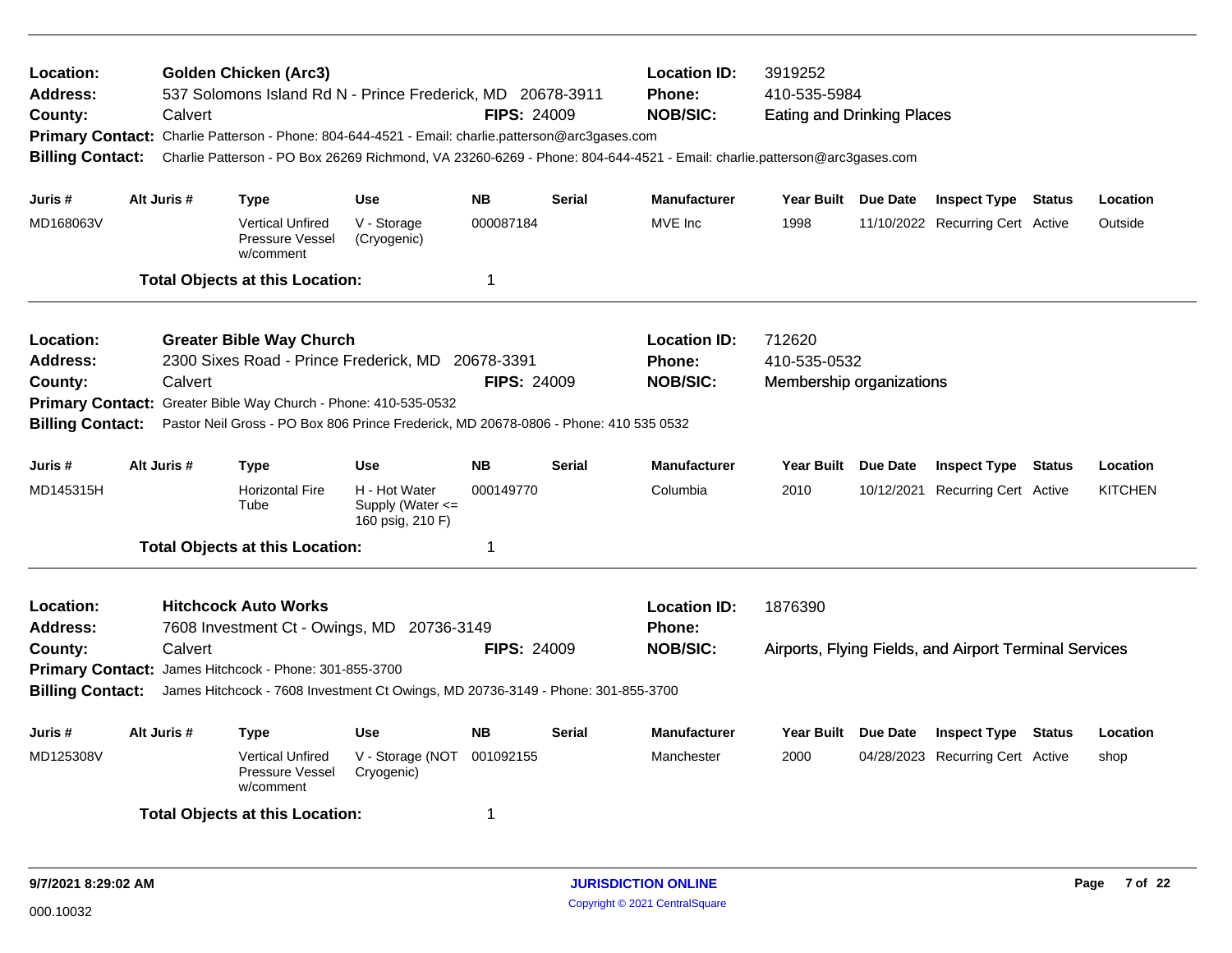| <b>Location:</b> | <b>Holiday Inn Solomons</b>                              |                    | $\mathsf{\mathsf{Location}}$ ID: | 713892                                                  |
|------------------|----------------------------------------------------------|--------------------|----------------------------------|---------------------------------------------------------|
| <b>Address:</b>  | 155 Holiday Dr - Solomons, MD 20688-3150                 |                    | Phone:                           | 410-326-6311                                            |
| County:          | Calvert                                                  | <b>FIPS: 24009</b> | <b>NOB/SIC:</b>                  | Hotels, rooming houses, camps, and other lodging places |
|                  | Primary Contact: John A Simpson Jr - Phone: 301-326-6311 |                    |                                  |                                                         |

**Billing Contact:** - PO Box 1099 Solomons, MD 20688-1099 - Phone: 4103266311

| Juris #   | Alt Juris # | <b>Type</b>                                                    | <b>Use</b>                                                | <b>NB</b> | <b>Serial</b> | <b>Manufacturer</b> | <b>Year Built</b> | <b>Due Date</b> | <b>Inspect Type</b>              | <b>Status</b> | Location               |
|-----------|-------------|----------------------------------------------------------------|-----------------------------------------------------------|-----------|---------------|---------------------|-------------------|-----------------|----------------------------------|---------------|------------------------|
| MD027941H |             | Cast Iron                                                      | H - Hot Water<br>Heat (Water $\leq$<br>160 psig, 250 F)   | CI        |               | Weil-McLain         | 1987              |                 | 08/07/2023 Recurring Cert Active |               | North Penthouse        |
| MD027942H |             | Cast Iron                                                      | H - Hot Water<br>Heat (Water $\leq$<br>160 psig, 250 F)   | <b>CI</b> |               | Weil-McLain         | 1987              |                 | 08/07/2023 Recurring Cert Active |               | <b>North Penthouse</b> |
| MD027943V |             | <b>Vertical Unfired</b><br><b>Pressure Vessel</b><br>w/comment | V - Storage (NOT<br>Cryogenic)                            | 000044221 |               | Old Dominion        | 1986              |                 | 08/07/2023 Recurring Cert Active |               | North Penthouse        |
| MD027944V |             | <b>Vertical Unfired</b><br><b>Pressure Vessel</b><br>w/comment | V - Storage (NOT<br>Cryogenic)                            | 000044220 |               | Old Dominion        | 1986              | 08/07/2023      | <b>Recurring Cert Active</b>     |               | <b>North Penthouse</b> |
| MD074795H |             | Cast Iron                                                      | H - Hot Water<br>Heat (Water $\leq$<br>160 psig, 250 F)   | <b>CI</b> |               | Weil-McLain         | 1983              |                 | 08/07/2023 Recurring Cert Active |               | South Penthouse        |
| MD074796H |             | Cast Iron                                                      | H - Hot Water<br>Heat (Water $\leq$<br>160 psig, 250 F)   | <b>CI</b> |               | Weil-McLain         | 1990              | 08/07/2023      | <b>Recurring Cert Active</b>     |               | South Penthouse        |
| MD074797V |             | <b>Vertical Unfired</b><br><b>Pressure Vessel</b><br>w/comment | V - Storage (NOT<br>Cryogenic)                            | 000050765 |               | Old Dominion        | 1990              |                 | 08/07/2023 Recurring Cert Active |               | South Penthouse        |
| MD098720H |             | <b>Water Heater</b><br>(HLW)                                   | H - Hot Water<br>Supply (Water $\leq$<br>160 psig, 250 F) | 000084569 |               | <b>PVI</b>          | 1995              | 08/07/2023      | <b>Recurring Cert Active</b>     |               | Kitchen                |
| MD135023V | No. 1       | <b>Unfired Kettle</b>                                          | V - Process-<br>Cooking                                   | 000131143 | 131143        | Groen               | 1986              |                 | 08/07/2023 Recurring Cert Active |               | Kitchen                |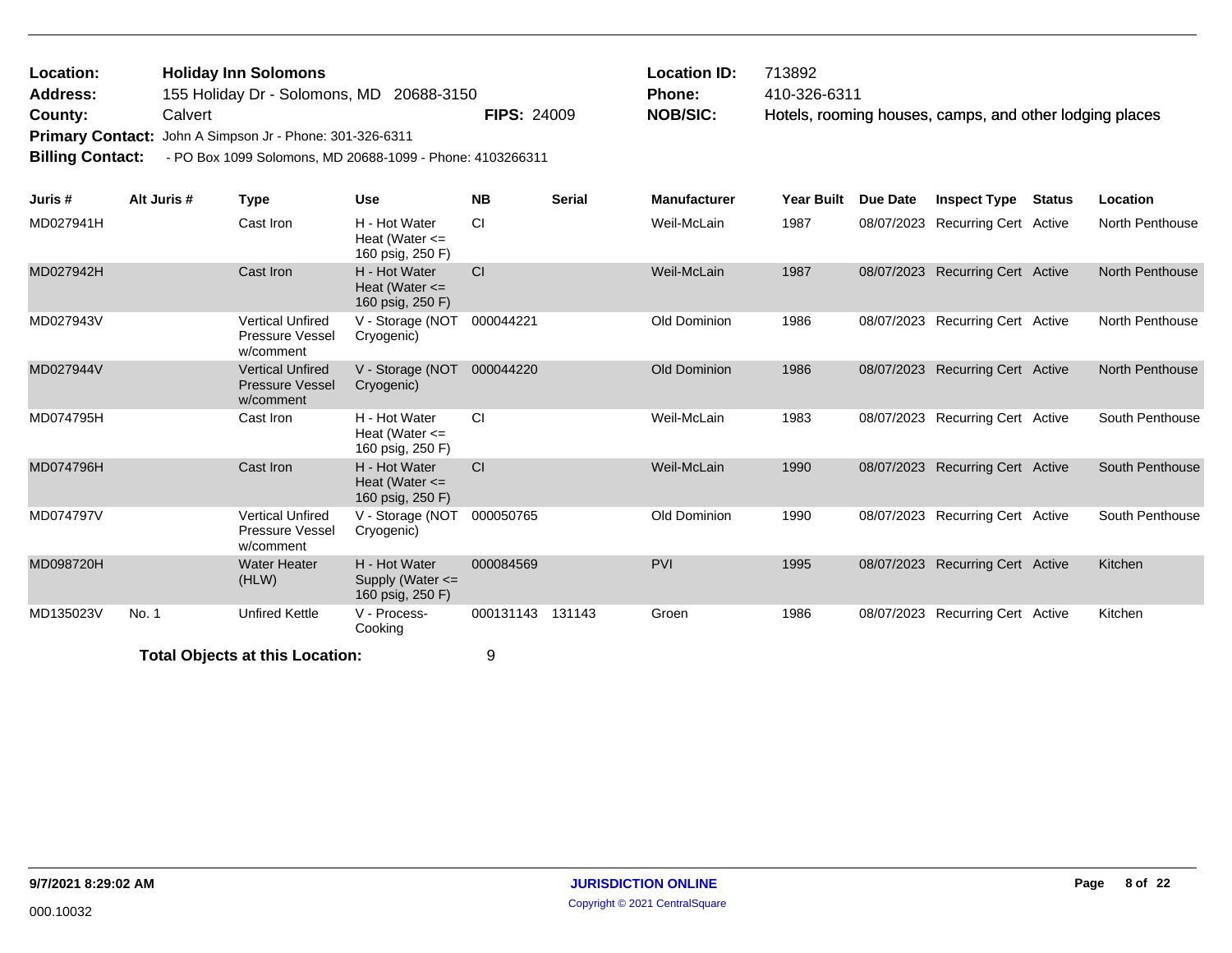| Location:<br><b>Address:</b> |                                    | Jerry's Pizza & Subs (Arc3)<br>10290 Southern Maryland Blvd - Dunkirk, MD 20754-3028              |                            |                    |               | <b>Location ID:</b><br><b>Phone:</b>                                                                                    | 3918382                           |                                                                                                                                                                                                                               |                                  |        |                     |  |  |  |
|------------------------------|------------------------------------|---------------------------------------------------------------------------------------------------|----------------------------|--------------------|---------------|-------------------------------------------------------------------------------------------------------------------------|-----------------------------------|-------------------------------------------------------------------------------------------------------------------------------------------------------------------------------------------------------------------------------|----------------------------------|--------|---------------------|--|--|--|
| County:                      | Calvert                            |                                                                                                   |                            | <b>FIPS: 24009</b> |               | <b>NOB/SIC:</b>                                                                                                         | <b>Eating and Drinking Places</b> |                                                                                                                                                                                                                               |                                  |        |                     |  |  |  |
|                              |                                    | Primary Contact: Jerry's Pizza & Subs (Arc3)                                                      |                            |                    |               |                                                                                                                         |                                   |                                                                                                                                                                                                                               |                                  |        |                     |  |  |  |
| <b>Billing Contact:</b>      |                                    |                                                                                                   |                            |                    |               | Charlie Patterson - PO Box 26269 Richmond, VA 23260-6269 - Phone: 804-644-4521 - Email: charlie.patterson@arc3gases.com |                                   |                                                                                                                                                                                                                               |                                  |        |                     |  |  |  |
| Juris #                      | Alt Juris #                        | <b>Type</b>                                                                                       | <b>Use</b>                 | <b>NB</b>          | <b>Serial</b> | <b>Manufacturer</b>                                                                                                     | Year Built Due Date               |                                                                                                                                                                                                                               | <b>Inspect Type Status</b>       |        | Location            |  |  |  |
| MD162878V                    |                                    | <b>Vertical Unfired</b>                                                                           | V - Storage                | 000124467          |               | MVE Inc                                                                                                                 | 2000                              |                                                                                                                                                                                                                               | 12/19/2022 Recurring Cert Active |        | Outside             |  |  |  |
|                              |                                    | <b>Pressure Vessel</b><br>w/comment                                                               | (Cryogenic)                |                    |               |                                                                                                                         |                                   |                                                                                                                                                                                                                               |                                  |        |                     |  |  |  |
|                              |                                    | <b>Total Objects at this Location:</b>                                                            |                            | $\mathbf 1$        |               |                                                                                                                         |                                   |                                                                                                                                                                                                                               |                                  |        |                     |  |  |  |
| Location:                    |                                    | Jerry's Subs and Pizza (Arc3)                                                                     |                            |                    |               | <b>Location ID:</b>                                                                                                     | 3920793                           |                                                                                                                                                                                                                               |                                  |        |                     |  |  |  |
| <b>Address:</b>              |                                    | 13962 H G Trueman Rd - Solomons, MD 20688                                                         |                            |                    |               | <b>Phone:</b>                                                                                                           |                                   |                                                                                                                                                                                                                               |                                  |        |                     |  |  |  |
| County:                      | Calvert                            |                                                                                                   |                            | <b>FIPS: 24009</b> |               | <b>NOB/SIC:</b>                                                                                                         |                                   | <b>Eating and Drinking Places</b><br>Charlie Patterson - PO Box 26269 Richmond, VA 23260-6269 - Phone: 804-644-4521 - Email: charlie.patterson@arc3gases.com<br>Year Built Due Date<br><b>Inspect Type Status</b><br>Location |                                  |        |                     |  |  |  |
|                              |                                    | Primary Contact: Charlie Patterson - Phone: 804-644-4521 - Email: charlie.patterson@arc3gases.com |                            |                    |               |                                                                                                                         |                                   |                                                                                                                                                                                                                               |                                  |        |                     |  |  |  |
| <b>Billing Contact:</b>      |                                    |                                                                                                   |                            |                    |               |                                                                                                                         |                                   |                                                                                                                                                                                                                               |                                  |        |                     |  |  |  |
| Juris #                      | Alt Juris #                        | <b>Type</b>                                                                                       | Use                        | <b>NB</b>          | <b>Serial</b> | <b>Manufacturer</b>                                                                                                     |                                   |                                                                                                                                                                                                                               |                                  |        |                     |  |  |  |
| MD163061V                    |                                    | <b>Vertical Unfired</b><br>Pressure Vessel<br>w/comment                                           | V - Storage<br>(Cryogenic) | 000119099          |               | MVE Inc                                                                                                                 | 2000                              |                                                                                                                                                                                                                               | 01/28/2023 Recurring Cert Active |        | <b>Outside Rear</b> |  |  |  |
|                              |                                    | <b>Total Objects at this Location:</b>                                                            |                            | $\mathbf 1$        |               |                                                                                                                         |                                   |                                                                                                                                                                                                                               |                                  |        |                     |  |  |  |
| <b>Location:</b>             |                                    | Ledo Pizza (Arc3)                                                                                 |                            |                    |               | <b>Location ID:</b>                                                                                                     | 3918386                           |                                                                                                                                                                                                                               |                                  |        |                     |  |  |  |
| <b>Address:</b>              |                                    | 10820 Town Center Blvd - Dunkirk, MD                                                              |                            | 20754-2708         |               | <b>Phone:</b>                                                                                                           | 410-257-9111                      |                                                                                                                                                                                                                               |                                  |        |                     |  |  |  |
| County:                      | Calvert                            |                                                                                                   |                            | <b>FIPS: 24009</b> |               | <b>NOB/SIC:</b>                                                                                                         | <b>Eating and Drinking Places</b> |                                                                                                                                                                                                                               |                                  |        |                     |  |  |  |
|                              | Primary Contact: Ledo Pizza (Arc3) |                                                                                                   |                            |                    |               |                                                                                                                         |                                   |                                                                                                                                                                                                                               |                                  |        |                     |  |  |  |
| <b>Billing Contact:</b>      |                                    |                                                                                                   |                            |                    |               | Charlie Patterson - PO Box 26269 Richmond, VA 23260-6269 - Phone: 804-644-4521 - Email: charlie.patterson@arc3gases.com |                                   |                                                                                                                                                                                                                               |                                  |        |                     |  |  |  |
| Juris #                      | Alt Juris #                        | <b>Type</b>                                                                                       | <b>Use</b>                 | NΒ                 | Serial        | <b>Manufacturer</b>                                                                                                     | Year Built Due Date               |                                                                                                                                                                                                                               | <b>Inspect Type</b>              | Status | Location            |  |  |  |
| MD162883V                    |                                    | <b>Vertical Unfired</b><br>Pressure Vessel<br>w/comment                                           | V - Storage<br>(Cryogenic) | 000174979          |               | <b>CHART</b>                                                                                                            | 2006                              |                                                                                                                                                                                                                               | 12/17/2022 Recurring Cert Active |        | Kitchen             |  |  |  |
|                              |                                    | <b>Total Objects at this Location:</b>                                                            |                            | 1                  |               |                                                                                                                         |                                   |                                                                                                                                                                                                                               |                                  |        |                     |  |  |  |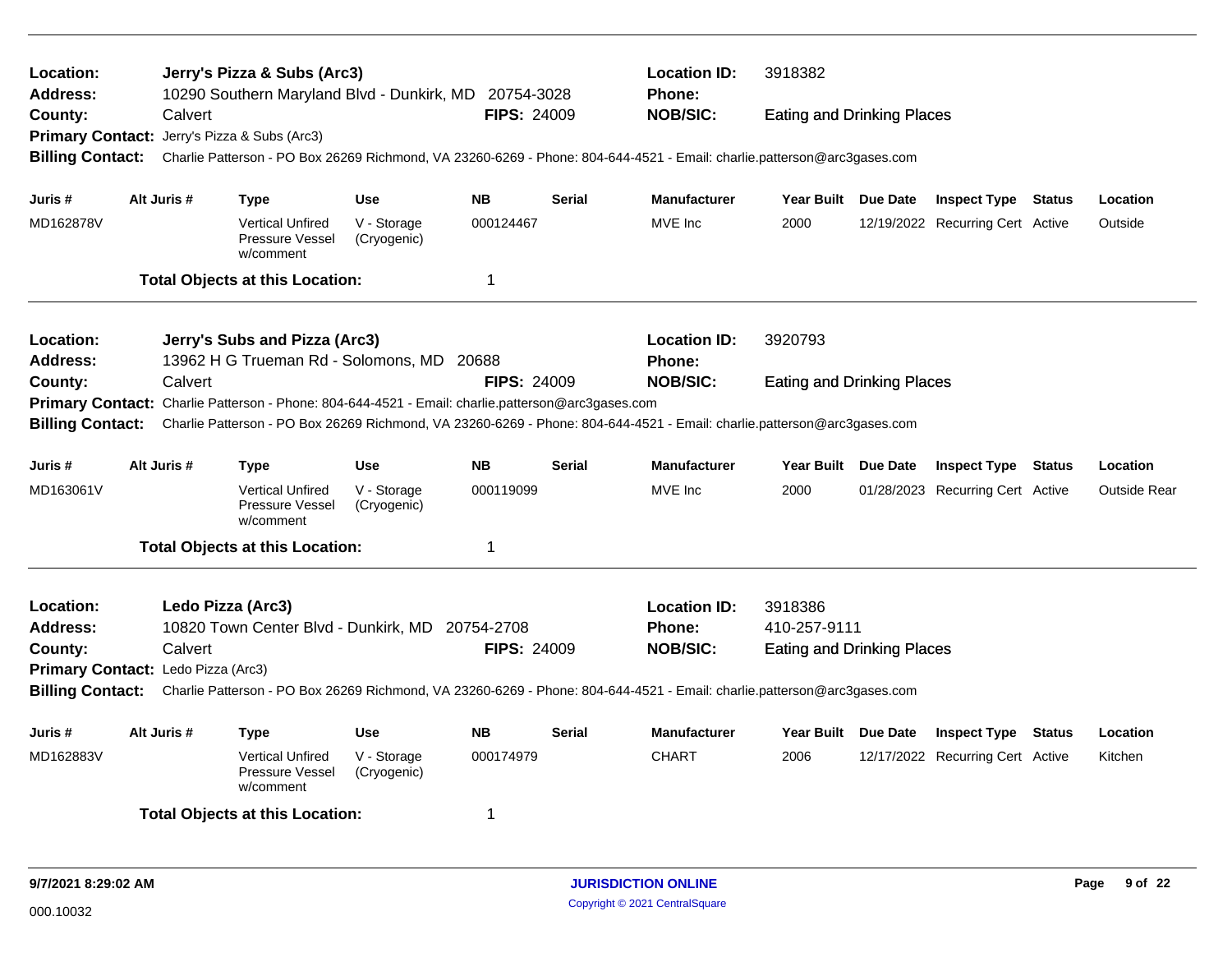| Ledo Pizza (Arc3)<br>Location:<br><b>Address:</b><br>147 Central Square Dr - Prince Frederick, MD 20678-4164<br>Calvert<br><b>FIPS: 24009</b><br>County:<br>Primary Contact: Charlie Patterson - Phone: 804-644-4521 - Email: charlie.patterson@arc3gases.com<br>Charlie Patterson - PO Box 26269 Richmond, VA 23260-6269 - Phone: 804-644-4521 - Email: charlie.patterson@arc3gases.com<br><b>Billing Contact:</b><br>Alt Juris # |                                                                                                                                                                                                                                                                                                                                                                                                            |         |                                                                                                                                                                                                                              |                                                   |                    |               | <b>Location ID:</b><br><b>Phone:</b><br><b>NOB/SIC:</b> | 3919250<br>410-537-6084<br><b>Eating and Drinking Places</b> |          |                                  |              |
|------------------------------------------------------------------------------------------------------------------------------------------------------------------------------------------------------------------------------------------------------------------------------------------------------------------------------------------------------------------------------------------------------------------------------------|------------------------------------------------------------------------------------------------------------------------------------------------------------------------------------------------------------------------------------------------------------------------------------------------------------------------------------------------------------------------------------------------------------|---------|------------------------------------------------------------------------------------------------------------------------------------------------------------------------------------------------------------------------------|---------------------------------------------------|--------------------|---------------|---------------------------------------------------------|--------------------------------------------------------------|----------|----------------------------------|--------------|
| Juris #                                                                                                                                                                                                                                                                                                                                                                                                                            |                                                                                                                                                                                                                                                                                                                                                                                                            |         | <b>Type</b>                                                                                                                                                                                                                  | <b>Use</b>                                        | <b>NB</b>          | <b>Serial</b> | <b>Manufacturer</b>                                     | Year Built Due Date                                          |          | <b>Inspect Type Status</b>       | Location     |
| MD162909V                                                                                                                                                                                                                                                                                                                                                                                                                          |                                                                                                                                                                                                                                                                                                                                                                                                            |         | <b>Vertical Unfired</b><br>Pressure Vessel<br>w/comment                                                                                                                                                                      | V - Storage<br>(Cryogenic)                        | 000131406          | CGAR01G101    | <b>CHART</b>                                            | 2001                                                         |          | 01/03/2023 Recurring Cert Active | Outside      |
|                                                                                                                                                                                                                                                                                                                                                                                                                                    |                                                                                                                                                                                                                                                                                                                                                                                                            |         | <b>Total Objects at this Location:</b>                                                                                                                                                                                       |                                                   | $\mathbf 1$        |               |                                                         |                                                              |          |                                  |              |
| Location:<br>Address:                                                                                                                                                                                                                                                                                                                                                                                                              |                                                                                                                                                                                                                                                                                                                                                                                                            |         | Ledo Pizza (Arc3)<br>8406 Bayside Rd - Chesapeake Beach, MD 20732-3309                                                                                                                                                       |                                                   |                    |               | <b>Location ID:</b><br>Phone:                           | 3918582                                                      |          |                                  |              |
| County:<br><b>Billing Contact:</b>                                                                                                                                                                                                                                                                                                                                                                                                 |                                                                                                                                                                                                                                                                                                                                                                                                            | Calvert | Primary Contact: Charlie Patterson - Phone: 804-644-4521 - Email: charlie.patterson@arc3gases.com<br>Charlie Patterson - PO Box 26269 Richmond, VA 23260-6269 - Phone: 804-644-4521 - Email: charlie.patterson@arc3gases.com |                                                   | <b>FIPS: 24009</b> |               | <b>NOB/SIC:</b>                                         | <b>Eating and Drinking Places</b>                            |          |                                  |              |
| Juris #                                                                                                                                                                                                                                                                                                                                                                                                                            | Alt Juris #                                                                                                                                                                                                                                                                                                                                                                                                |         | Type                                                                                                                                                                                                                         | <b>Use</b>                                        | <b>NB</b>          | <b>Serial</b> | <b>Manufacturer</b>                                     | Year Built Due Date                                          |          | <b>Inspect Type Status</b>       | Location     |
| MD162880V                                                                                                                                                                                                                                                                                                                                                                                                                          |                                                                                                                                                                                                                                                                                                                                                                                                            |         | <b>Vertical Unfired</b><br>Pressure Vessel<br>w/comment                                                                                                                                                                      | V - Storage<br>(Cryogenic)                        | 000138808          |               | <b>CHART</b>                                            | 2002                                                         |          | 12/18/2022 Recurring Cert Active | Outside      |
|                                                                                                                                                                                                                                                                                                                                                                                                                                    |                                                                                                                                                                                                                                                                                                                                                                                                            |         | <b>Total Objects at this Location:</b>                                                                                                                                                                                       |                                                   | $\mathbf 1$        |               |                                                         |                                                              |          |                                  |              |
| Location:<br><b>Address:</b><br>County:                                                                                                                                                                                                                                                                                                                                                                                            | <b>LGIT - Calvert County/Public Safety</b><br>315 Stafford Road - Barstow, MD 20610<br>Calvert<br><b>FIPS: 24009</b><br>Primary Contact: Bob Atkins - Phone: 410-535-1600 x2233 - Cell: 443-532-7519 - Email: atkinsra@co.cal.md.us<br><b>Billing Contact:</b><br>Bob Atkins - 176 Main St Prince Frederick, MD 20678-4177 - Phone: 410-535-1600 x2233 - Cell: 443-532-7519 - Email: atkinsra@co.cal.md.us |         |                                                                                                                                                                                                                              |                                                   |                    |               | <b>Location ID:</b><br><b>Phone:</b><br><b>NOB/SIC:</b> | 2238560<br><b>Executive Offices</b>                          |          |                                  |              |
| Juris #                                                                                                                                                                                                                                                                                                                                                                                                                            | Alt Juris #                                                                                                                                                                                                                                                                                                                                                                                                |         | <b>Type</b>                                                                                                                                                                                                                  | <b>Use</b>                                        | <b>NB</b>          | <b>Serial</b> | <b>Manufacturer</b>                                     | Year Built                                                   | Due Date | <b>Inspect Type Status</b>       | Location     |
| MD085054V                                                                                                                                                                                                                                                                                                                                                                                                                          |                                                                                                                                                                                                                                                                                                                                                                                                            |         | Pressure Vessel<br>w/comment                                                                                                                                                                                                 | Horizontal Unfired V - Storage (NOT<br>Cryogenic) | 000003899          |               | <b>Brunner</b>                                          | 1991                                                         |          | 07/16/2022 Recurring Cert Active | 315 Stafford |
|                                                                                                                                                                                                                                                                                                                                                                                                                                    |                                                                                                                                                                                                                                                                                                                                                                                                            |         | <b>Total Objects at this Location:</b>                                                                                                                                                                                       |                                                   | -1                 |               |                                                         |                                                              |          |                                  |              |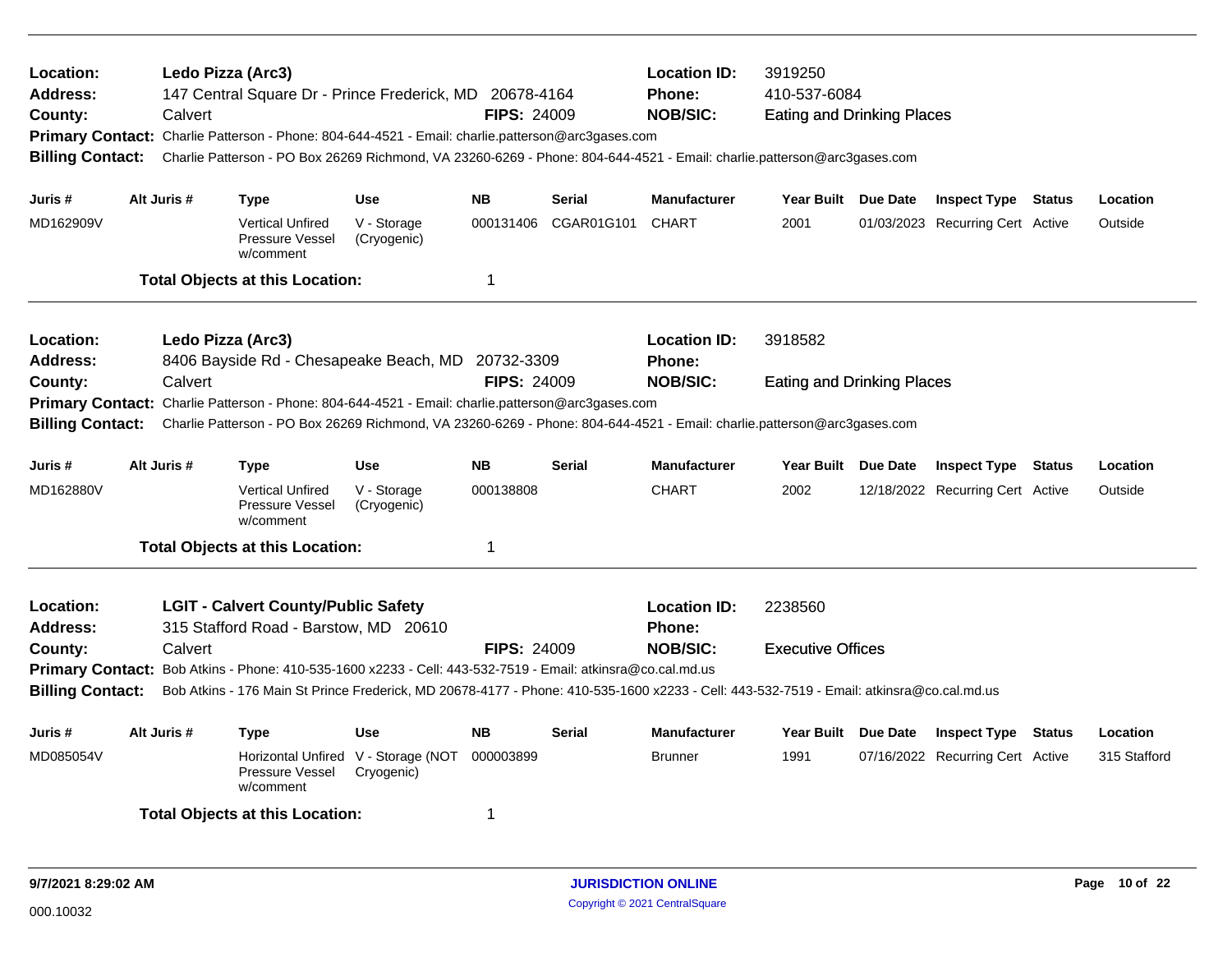| Location:<br><b>Address:</b><br>County:<br><b>Primary Contact:</b><br><b>Billing Contact:</b> |  | Calvert     | <b>LGIT - Solomons Headwork Station</b><br>14155 Solomons Island Rd - Solomons, MD                        |                                                             | 20688<br><b>FIPS: 24009</b> |               | <b>Location ID:</b><br>Phone:<br><b>NOB/SIC:</b><br>James Ritter - Phone: 410-535-1600 x2329 - Cell: 443-532-1971 - Email: james.ritter@calvertycountymd.gov<br>James Ritter - 150 Main St Ste 205 Prince Frederick, MD 20678-6107 - Phone: 410-535-1600 x2329 - Cell: 443-532-1971 - Email: james.ritter@calvertycountymd.gov | 725200<br>(410) 535-1600 Ex 2329  |          | Public Finance, Taxation, and Monetary Policy |  |                 |  |
|-----------------------------------------------------------------------------------------------|--|-------------|-----------------------------------------------------------------------------------------------------------|-------------------------------------------------------------|-----------------------------|---------------|--------------------------------------------------------------------------------------------------------------------------------------------------------------------------------------------------------------------------------------------------------------------------------------------------------------------------------|-----------------------------------|----------|-----------------------------------------------|--|-----------------|--|
| Juris #                                                                                       |  | Alt Juris # | <b>Type</b>                                                                                               | Use                                                         | <b>NB</b>                   | Serial        | <b>Manufacturer</b>                                                                                                                                                                                                                                                                                                            | <b>Year Built</b>                 | Due Date | <b>Inspect Type Status</b>                    |  | Location        |  |
| MD115131V                                                                                     |  |             | Pressure Vessel<br>w/comment                                                                              | Horizontal Unfired V - Storage (NOT<br>Cryogenic)           | 000055439                   |               | <b>Brunner</b>                                                                                                                                                                                                                                                                                                                 | 1980                              |          | 11/19/2021 Recurring Cert Active              |  | Garage          |  |
| MD129899V                                                                                     |  |             | Pressure Vessel<br>w/comment                                                                              | Horizontal Unfired V - Storage (NOT 000369476<br>Cryogenic) |                             |               | Manchester                                                                                                                                                                                                                                                                                                                     | 2004                              |          | 11/19/2021 Recurring Cert Active              |  | Pump Room       |  |
|                                                                                               |  |             | <b>Total Objects at this Location:</b>                                                                    |                                                             | $\overline{2}$              |               |                                                                                                                                                                                                                                                                                                                                |                                   |          |                                               |  |                 |  |
| Location:<br>Address:                                                                         |  |             | <b>LGIT - Town of Chesapeake/Waterslide Park</b><br>4079 Gordon Stinnett Ave - Chesapeake Beach, MD 20732 |                                                             |                             |               | <b>Location ID:</b><br>Phone:                                                                                                                                                                                                                                                                                                  | 728550                            |          |                                               |  |                 |  |
| County:<br><b>Billing Contact:</b>                                                            |  | Calvert     |                                                                                                           |                                                             | <b>FIPS: 24009</b>          |               | <b>NOB/SIC:</b><br>Primary Contact: Marilyn Vanwagner - Phone: 410-257-1404 - Cell: 301-938-2233 - Email: marilyn@chesapeakebeachwaterpark.com<br>Marilyn Vanwagner - 4079 Gordon Stinnett Ave Chesapeake Beach, MD 20732 - Phone: 410-257-1404 - Cell: 301-938-2233 - Email: marilyn@chesapeakebeachwaterpark.com             | <b>Amusement Parks</b>            |          |                                               |  |                 |  |
| Juris #                                                                                       |  | Alt Juris # | <b>Type</b>                                                                                               | <b>Use</b>                                                  | <b>NB</b>                   | <b>Serial</b> | <b>Manufacturer</b>                                                                                                                                                                                                                                                                                                            | Year Built Due Date               |          | <b>Inspect Type Status</b>                    |  | Location        |  |
| MD170090V                                                                                     |  |             | <b>Vertical Unfired</b><br>Pressure Vessel<br>w/comment                                                   | V - Storage (NOT<br>Cryogenic)                              | 002278571                   |               | <b>TWINLAKES</b>                                                                                                                                                                                                                                                                                                               | 2020                              |          | 04/20/2023 Recurring Cert Active              |  | <b>CHLORINE</b> |  |
|                                                                                               |  |             | <b>Total Objects at this Location:</b>                                                                    |                                                             | 1                           |               |                                                                                                                                                                                                                                                                                                                                |                                   |          |                                               |  |                 |  |
| Location:<br><b>Address:</b>                                                                  |  |             | <b>Mamma Lucia (Arc3)</b><br>862 Costley Way - Prince Frederick, MD 20678-3185                            |                                                             |                             |               | <b>Location ID:</b><br>Phone:                                                                                                                                                                                                                                                                                                  | 3918589                           |          |                                               |  |                 |  |
| County:                                                                                       |  | Calvert     |                                                                                                           |                                                             | <b>FIPS: 24009</b>          |               | <b>NOB/SIC:</b>                                                                                                                                                                                                                                                                                                                | <b>Eating and Drinking Places</b> |          |                                               |  |                 |  |
|                                                                                               |  |             | Primary Contact: Charlie Patterson - Phone: 804-644-4521 - Email: charlie.patterson@arc3gases.com         |                                                             |                             |               | Billing Contact: Charlie Patterson - PO Box 26269 Richmond, VA 23260-6269 - Phone: 804-644-4521 - Email: charlie.patterson@arc3gases.com                                                                                                                                                                                       |                                   |          |                                               |  |                 |  |
|                                                                                               |  |             |                                                                                                           |                                                             |                             |               |                                                                                                                                                                                                                                                                                                                                |                                   |          |                                               |  |                 |  |
| Juris #                                                                                       |  | Alt Juris # | <b>Type</b>                                                                                               | Use                                                         | <b>NB</b>                   | <b>Serial</b> | <b>Manufacturer</b>                                                                                                                                                                                                                                                                                                            |                                   |          | Year Built Due Date Inspect Type Status       |  | Location        |  |
| MD162876V                                                                                     |  |             | <b>Vertical Unfired</b><br><b>Pressure Vessel</b><br>w/comment                                            | V - Storage<br>(Cryogenic)                                  | 000123587                   |               | MVE Inc                                                                                                                                                                                                                                                                                                                        | 2000                              |          | 12/18/2022 Recurring Cert Active              |  | Outside         |  |
| 9/7/2021 8:29:02 AM                                                                           |  |             |                                                                                                           |                                                             |                             |               | Page 11 of 22<br><b>JURISDICTION ONLINE</b>                                                                                                                                                                                                                                                                                    |                                   |          |                                               |  |                 |  |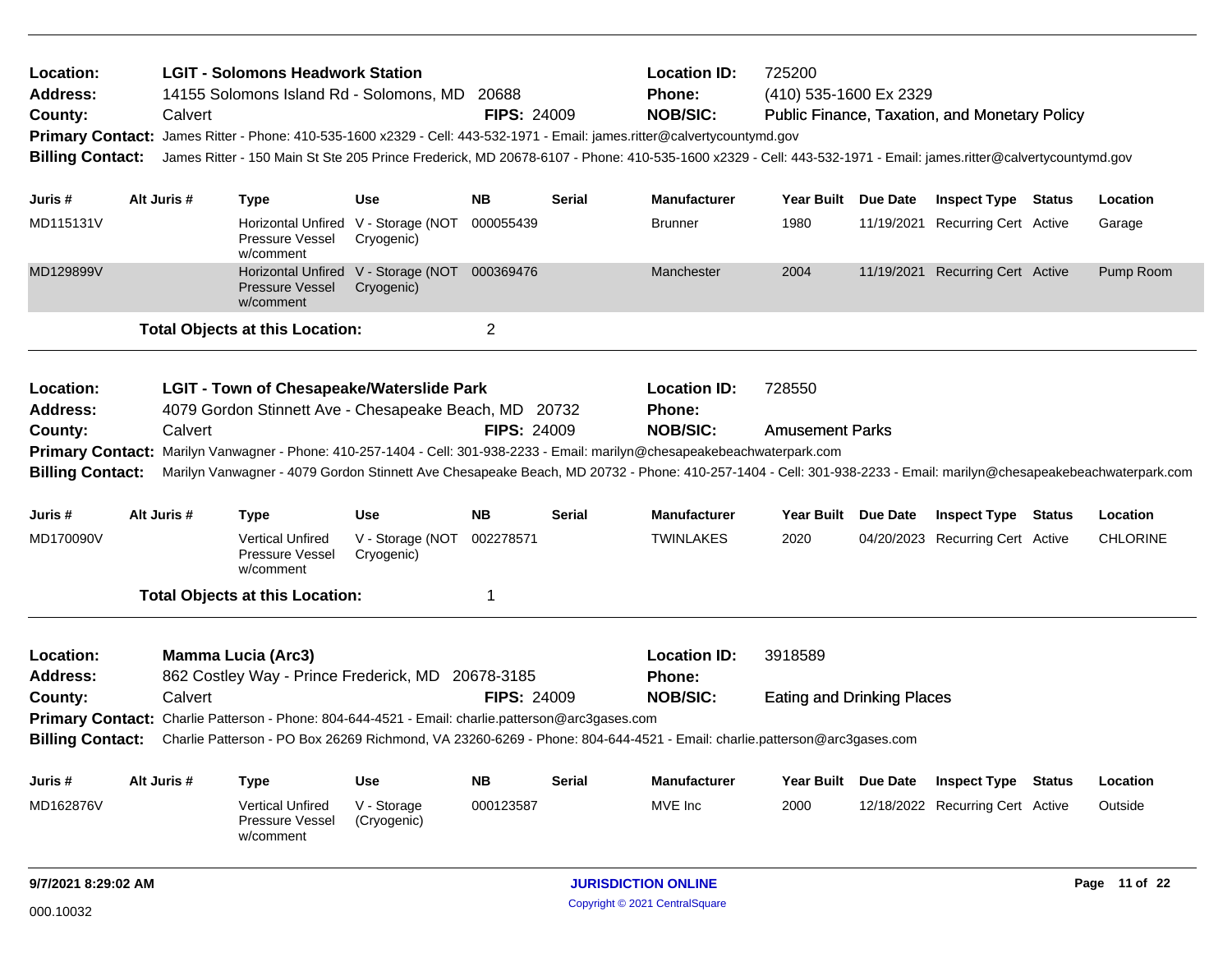| Location:                                                                                         |             | <b>Mamma Lucia (Dunkirk) (Arc3)</b>                                 |                                              |                    |               | <b>Location ID:</b>                                                                                                     | 3918566                           |          |                                                                      |        |                      |
|---------------------------------------------------------------------------------------------------|-------------|---------------------------------------------------------------------|----------------------------------------------|--------------------|---------------|-------------------------------------------------------------------------------------------------------------------------|-----------------------------------|----------|----------------------------------------------------------------------|--------|----------------------|
| <b>Address:</b>                                                                                   |             | 10136 Southern Maryland Blvd - Dunkirk, MD 20754-3025               |                                              |                    |               | <b>Phone:</b>                                                                                                           | 301-812-1240                      |          |                                                                      |        |                      |
| County:                                                                                           | Calvert     |                                                                     |                                              | <b>FIPS: 24009</b> |               | <b>NOB/SIC:</b>                                                                                                         | <b>Eating and Drinking Places</b> |          |                                                                      |        |                      |
|                                                                                                   |             | Primary Contact: Mamma Lucia (Dunkirk) (Arc3)                       |                                              |                    |               |                                                                                                                         |                                   |          |                                                                      |        |                      |
| <b>Billing Contact:</b>                                                                           |             |                                                                     |                                              |                    |               | Charlie Patterson - PO Box 26269 Richmond, VA 23260-6269 - Phone: 804-644-4521 - Email: charlie.patterson@arc3gases.com |                                   |          |                                                                      |        |                      |
| Juris #                                                                                           | Alt Juris # | <b>Type</b>                                                         | <b>Use</b>                                   | <b>NB</b>          | Serial        | <b>Manufacturer</b>                                                                                                     | Year Built Due Date               |          | <b>Inspect Type</b>                                                  | Status | Location             |
| MD162879V                                                                                         |             | <b>Vertical Unfired</b><br>Pressure Vessel<br>w/comment             | V - Storage<br>(Cryogenic)                   | 000137967          |               | <b>CHART</b>                                                                                                            | 2002                              |          | 12/18/2022 Recurring Cert Active                                     |        | Outside              |
|                                                                                                   |             | <b>Total Objects at this Location:</b>                              |                                              | 1                  |               |                                                                                                                         |                                   |          |                                                                      |        |                      |
| Location:                                                                                         |             | <b>Mamma Lucia by the Bay (Arc3)</b>                                |                                              |                    |               | <b>Location ID:</b>                                                                                                     | 3918586                           |          |                                                                      |        |                      |
| <b>Address:</b><br>Calvert                                                                        |             | 8323 Bayside Rd - Chesapeake Beach, MD                              |                                              | 20732-3308         |               | Phone:                                                                                                                  |                                   |          |                                                                      |        |                      |
| County:                                                                                           |             |                                                                     |                                              | <b>FIPS: 24009</b> |               | <b>NOB/SIC:</b>                                                                                                         | <b>Eating and Drinking Places</b> |          |                                                                      |        |                      |
| Primary Contact: Charlie Patterson - Phone: 804-644-4521 - Email: charlie.patterson@arc3gases.com |             |                                                                     |                                              |                    |               |                                                                                                                         |                                   |          |                                                                      |        |                      |
|                                                                                                   |             |                                                                     |                                              |                    |               |                                                                                                                         |                                   |          |                                                                      |        |                      |
|                                                                                                   |             |                                                                     |                                              |                    |               | Charlie Patterson - PO Box 26269 Richmond, VA 23260-6269 - Phone: 804-644-4521 - Email: charlie.patterson@arc3gases.com |                                   |          |                                                                      |        |                      |
|                                                                                                   | Alt Juris # | <b>Type</b>                                                         | <b>Use</b>                                   | <b>NB</b>          | <b>Serial</b> | <b>Manufacturer</b>                                                                                                     | Year Built Due Date               |          | <b>Inspect Type</b>                                                  | Status | Location             |
|                                                                                                   |             | <b>Vertical Unfired</b><br>Pressure Vessel<br>w/comment             | V - Storage<br>(Cryogenic)                   | 000299100          |               | <b>CHART</b>                                                                                                            | 2017                              |          | 12/18/2022 Recurring Cert Active                                     |        | Outside              |
| <b>Billing Contact:</b><br>Juris #<br>MD162881V                                                   |             | <b>Total Objects at this Location:</b>                              |                                              | 1                  |               |                                                                                                                         |                                   |          |                                                                      |        |                      |
|                                                                                                   |             | Maryland Eye Surgery Center dba The Surgery Center                  |                                              |                    |               | <b>Location ID:</b>                                                                                                     | 3918561                           |          |                                                                      |        |                      |
|                                                                                                   | Calvert     | 800 Prince Frederick Blvd - Prince Frederick, MD 20678-3145         |                                              | <b>FIPS: 24009</b> |               | <b>Phone:</b><br><b>NOB/SIC:</b>                                                                                        | 410-535-2270                      |          |                                                                      |        |                      |
| Location:<br>Address:<br>County:<br><b>Billing Contact:</b>                                       |             | Primary Contact: Maryland Eye Surgery Center dba The Surgery Center |                                              |                    |               |                                                                                                                         |                                   |          |                                                                      |        |                      |
| Juris#                                                                                            | Alt Juris # | <b>Type</b>                                                         | <b>Use</b>                                   | <b>NB</b>          | <b>Serial</b> | <b>Manufacturer</b>                                                                                                     | Year Built                        | Due Date | <b>Inspect Type Status</b>                                           |        | Location             |
| MD166420V                                                                                         |             | Autoclave                                                           | V - Storage (NOT<br>Cryogenic)<br>S - Power- | 000047323          |               | Amsco                                                                                                                   | 1984                              |          | 02/04/2022 Recurring Cert Active<br>02/04/2022 Recurring Cert Active |        | <b>Clean Utility</b> |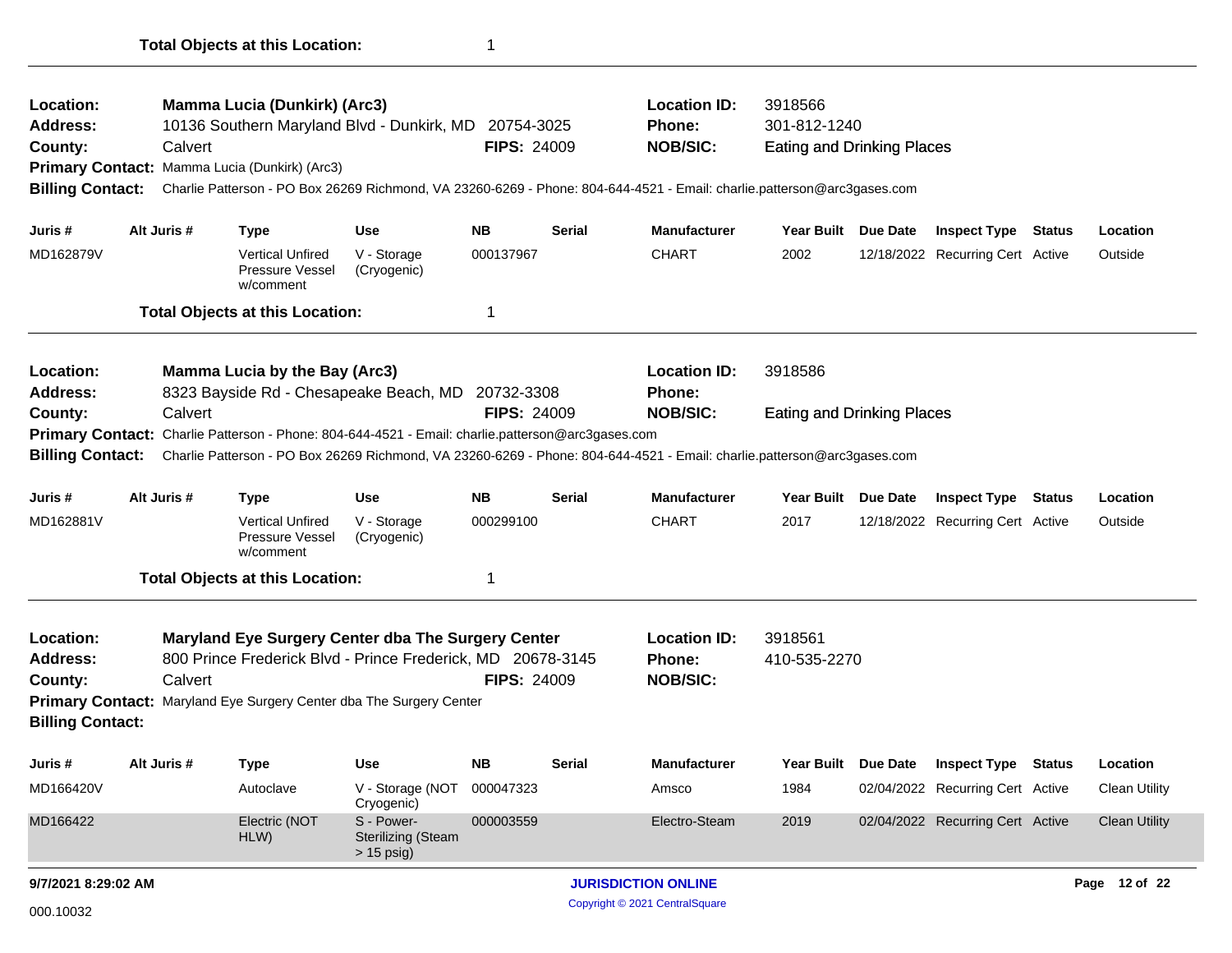| MD168066V                           |                                                                                                                                   |         | <b>Vertical Unfired</b>                                        | V - Storage                                                                              | 000015295          |               | Taylor-Wharton                                                                                                                                  | 1993                                   |          | 11/10/2022 Recurring Cert Active |  | Outside     |
|-------------------------------------|-----------------------------------------------------------------------------------------------------------------------------------|---------|----------------------------------------------------------------|------------------------------------------------------------------------------------------|--------------------|---------------|-------------------------------------------------------------------------------------------------------------------------------------------------|----------------------------------------|----------|----------------------------------|--|-------------|
| Juris #                             | Alt Juris #                                                                                                                       |         | <b>Type</b>                                                    | <b>Use</b>                                                                               | <b>NB</b>          | <b>Serial</b> | <b>Manufacturer</b>                                                                                                                             | Year Built Due Date                    |          | <b>Inspect Type Status</b>       |  | Location    |
| <b>Billing Contact:</b>             |                                                                                                                                   |         |                                                                |                                                                                          |                    |               | Bulk Tank Service Dept. - PO Box 5507 Rockville, MD 20855-0507 - Phone: 240-493-8405 - Cell: 301-252-0742 - Email: DFranovich@RobertsOxygen.com |                                        |          |                                  |  |             |
|                                     |                                                                                                                                   |         |                                                                |                                                                                          |                    |               | Primary Contact: Roberts Oxygen Company (MD) - Phone: 240-493-8405 - Cell: 301-252-0742 - Email: DFranovich@RobertsOxygen.com                   |                                        |          |                                  |  |             |
| County:                             |                                                                                                                                   | Calvert |                                                                |                                                                                          | <b>FIPS: 24009</b> |               | <b>NOB/SIC:</b>                                                                                                                                 | <b>Eating and Drinking Places</b>      |          |                                  |  |             |
| Address:                            |                                                                                                                                   |         |                                                                | 98 Solomons Island Rd S - Prince Frederick, MD 20678-5312                                |                    |               | <b>Phone:</b>                                                                                                                                   |                                        |          |                                  |  |             |
| Location:                           |                                                                                                                                   |         | <b>O'Gannigan's Irish Pub (Roberts)</b>                        |                                                                                          |                    |               | <b>Location ID:</b>                                                                                                                             | 4046978                                |          |                                  |  |             |
|                                     |                                                                                                                                   |         | <b>Total Objects at this Location:</b>                         |                                                                                          | $\overline{2}$     |               |                                                                                                                                                 |                                        |          |                                  |  |             |
| MD135827V                           |                                                                                                                                   |         | <b>Vertical Unfired</b><br><b>Pressure Vessel</b><br>w/comment | V - Storage (NOT 001143573<br>Cryogenic)                                                 |                    |               | Manchester                                                                                                                                      | 2001                                   |          | 06/08/2022 Recurring Cert Active |  | Shop Corner |
| MD135826V                           |                                                                                                                                   |         | <b>Vertical Unfired</b><br>Pressure Vessel<br>w/comment        | V - Storage (NOT 001138143<br>Cryogenic)                                                 |                    |               | Manchester                                                                                                                                      | 2001                                   |          | 06/08/2022 Recurring Cert Active |  | Shop Corner |
| Juris #                             | Alt Juris #                                                                                                                       |         | <b>Type</b>                                                    | Use                                                                                      | <b>NB</b>          | <b>Serial</b> | <b>Manufacturer</b>                                                                                                                             | <b>Year Built</b>                      | Due Date | <b>Inspect Type Status</b>       |  | Location    |
| <b>Billing Contact:</b>             |                                                                                                                                   |         |                                                                | Chris Blazevick - 65 Heritage Blvd Prince Frederick, MD 20678-4130 - Phone: 410-535-3600 |                    |               |                                                                                                                                                 |                                        |          |                                  |  |             |
|                                     |                                                                                                                                   |         | Primary Contact: Chris Blazevick - Phone: 410-535-3600         |                                                                                          |                    |               |                                                                                                                                                 |                                        |          |                                  |  |             |
| County:                             |                                                                                                                                   | Calvert |                                                                |                                                                                          | <b>FIPS: 24009</b> |               | <b>NOB/SIC:</b>                                                                                                                                 | <b>General Automotive Repair Shops</b> |          |                                  |  |             |
| Address:                            |                                                                                                                                   |         |                                                                | 65 Heritage Blvd - Prince Frederick, MD 20678-4130                                       |                    |               | <b>Phone:</b>                                                                                                                                   |                                        |          |                                  |  |             |
| Location:                           |                                                                                                                                   |         | <b>Midas Auto Systems</b>                                      |                                                                                          |                    |               | <b>Location ID:</b>                                                                                                                             | 2685058                                |          |                                  |  |             |
|                                     |                                                                                                                                   |         | <b>Total Objects at this Location:</b>                         |                                                                                          | $\mathbf 1$        |               |                                                                                                                                                 |                                        |          |                                  |  |             |
| MD168064V                           |                                                                                                                                   |         | <b>Vertical Unfired</b><br>Pressure Vessel<br>w/comment        | V - Storage<br>(Cryogenic)                                                               | 000338066          |               | <b>CHART</b>                                                                                                                                    | 2020                                   |          | 11/10/2022 Recurring Cert Active |  | Store Room  |
| Juris #                             | Alt Juris #                                                                                                                       |         | <b>Type</b>                                                    | <b>Use</b>                                                                               | <b>NB</b>          | <b>Serial</b> | <b>Manufacturer</b>                                                                                                                             | Year Built Due Date                    |          | <b>Inspect Type Status</b>       |  | Location    |
| <b>Billing Contact:</b>             |                                                                                                                                   |         |                                                                |                                                                                          |                    |               | Bulk Tank Service Dept. - PO Box 5507 Rockville, MD 20855-0507 - Phone: 240-493-8405 - Cell: 301-252-0742 - Email: DFranovich@RobertsOxygen.com |                                        |          |                                  |  |             |
| <b>Primary Contact:</b>             |                                                                                                                                   |         |                                                                |                                                                                          |                    |               | Roberts Oxygen Company (MD) - Phone: 240-493-8405 - Cell: 301-252-0742 - Email: DFranovich@RobertsOxygen.com                                    |                                        |          |                                  |  |             |
| County:                             |                                                                                                                                   | Calvert |                                                                |                                                                                          | <b>FIPS: 24009</b> |               | <b>NOB/SIC:</b>                                                                                                                                 | <b>Eating and Drinking Places</b>      |          |                                  |  |             |
| <b>Location:</b><br><b>Address:</b> | <b>McDonald's (Roberts)</b><br><b>Location ID:</b><br>515 Solomons Island Rd N - Prince Frederick, MD 20678-3911<br><b>Phone:</b> |         |                                                                |                                                                                          |                    |               | 4046977                                                                                                                                         |                                        |          |                                  |  |             |

Copyright © 2021 CentralSquare 000.10032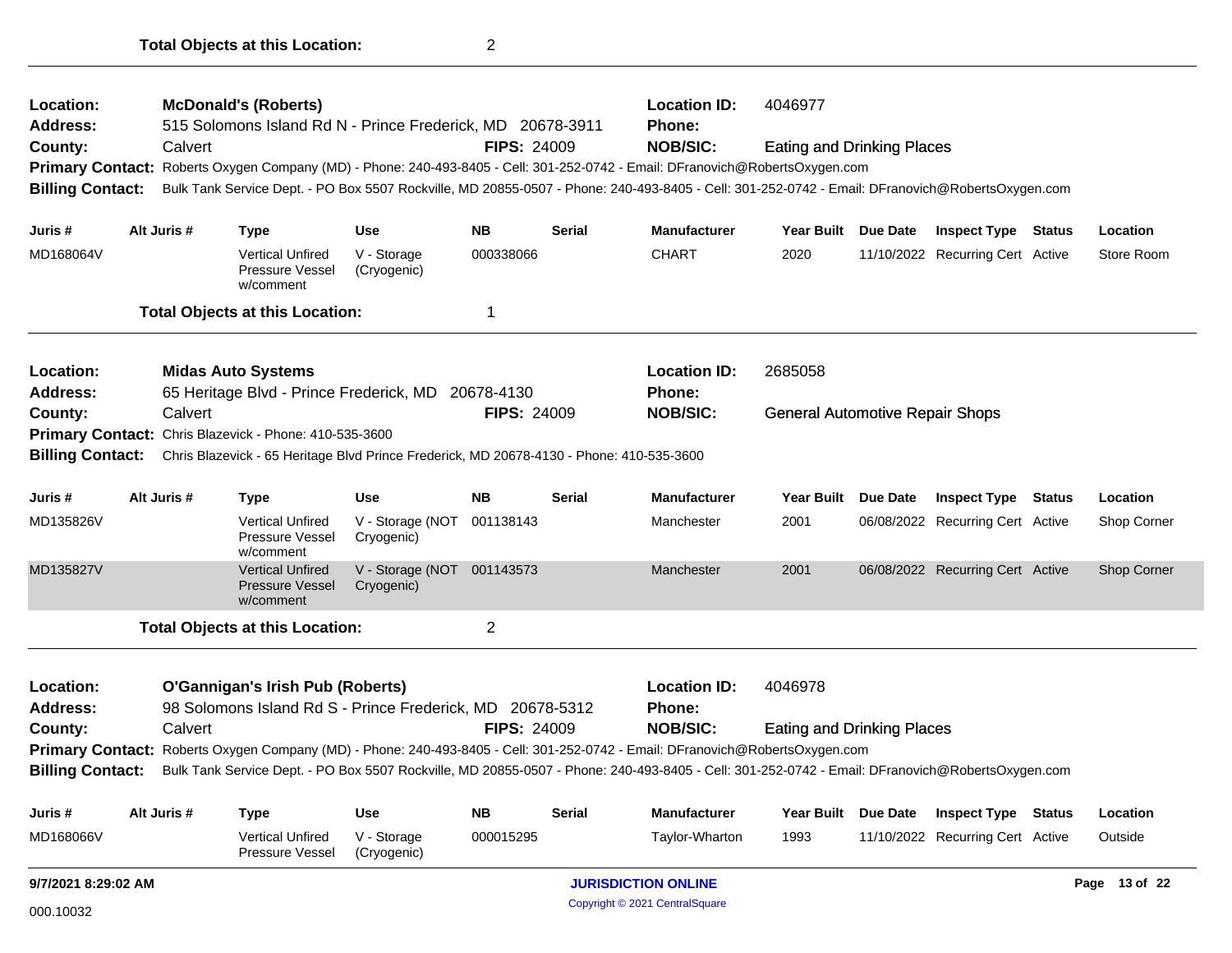| Juris#                             | Alt Juris # | <b>Type</b><br>w/comment                                                                                                | <b>Use</b>                                            | <b>NB</b>          | <b>Serial</b> | <b>Manufacturer</b>           | Year Built Due Date               |                 | <b>Inspect Type Status</b>       |               | Location           |
|------------------------------------|-------------|-------------------------------------------------------------------------------------------------------------------------|-------------------------------------------------------|--------------------|---------------|-------------------------------|-----------------------------------|-----------------|----------------------------------|---------------|--------------------|
|                                    |             | <b>Total Objects at this Location:</b>                                                                                  |                                                       | 1                  |               |                               |                                   |                 |                                  |               |                    |
| Location:<br>Address:              |             | <b>Outback Steakhouse #2153</b><br>80 Central Square Dr - Prince Frederick, MD                                          |                                                       | 20678-6112         |               | <b>Location ID:</b><br>Phone: | 3973773<br>443-486-4913           |                 |                                  |               |                    |
| County:                            | Calvert     | Primary Contact: Outback Steakhouse - 2153 - Phone: 443-486-4913                                                        |                                                       | <b>FIPS: 24009</b> |               | <b>NOB/SIC:</b>               | <b>Eating and Drinking Places</b> |                 |                                  |               |                    |
| <b>Billing Contact:</b><br>Juris # | Alt Juris # | <b>Type</b>                                                                                                             | <b>Use</b>                                            | <b>NB</b>          | Serial        | <b>Manufacturer</b>           | <b>Year Built</b>                 | <b>Due Date</b> | <b>Inspect Type</b>              | <b>Status</b> | Location           |
| MD165518H                          |             | <b>Water Heater</b><br>(HLW)                                                                                            | H - Hot Water<br>Supply (Water <=<br>160 psig, 210 F) | 000129686          |               | B&W                           | 2018                              |                 | 11/14/2021 Recurring Cert Active |               | Heater. Room       |
| MD165519H                          |             | <b>Water Heater</b><br>(HLW)                                                                                            | H - Hot Water<br>Supply (Water <=<br>160 psig, 210 F) | 000259381          |               | A O Smith                     | 2019                              |                 | 09/30/2021 Recurring Cert Active |               | <b>Heater Room</b> |
|                                    |             | <b>Total Objects at this Location:</b>                                                                                  |                                                       | $\overline{2}$     |               |                               |                                   |                 |                                  |               |                    |
| Location:<br>Address:              |             | Panda Express - 3323 (Arc3)<br>815 Prince Frederick Blvd - Prince Frederick, MD 20678-3137                              |                                                       |                    |               | <b>Location ID:</b><br>Phone: | 4078866                           |                 |                                  |               |                    |
| County:                            | Calvert     | Primary Contact: Charlie Patterson - Phone: 804-644-4521 - Email: charlie.patterson@arc3gases.com                       |                                                       | <b>FIPS: 24009</b> |               | <b>NOB/SIC:</b>               | <b>Eating and Drinking Places</b> |                 |                                  |               |                    |
| <b>Billing Contact:</b>            |             | Charlie Patterson - PO Box 26269 Richmond, VA 23260-6269 - Phone: 804-644-4521 - Email: charlie.patterson@arc3gases.com |                                                       |                    |               |                               |                                   |                 |                                  |               |                    |
| Juris #                            | Alt Juris # | <b>Type</b>                                                                                                             | <b>Use</b>                                            | <b>NB</b>          | <b>Serial</b> | <b>Manufacturer</b>           | <b>Year Built</b>                 | Due Date        | <b>Inspect Type</b>              | <b>Status</b> | Location           |
| MD170092V                          |             | <b>Vertical Unfired</b><br>Pressure Vessel<br>w/comment                                                                 | V - Storage<br>(Cryogenic)                            | 000150887          |               | <b>CHART</b>                  | 2003                              |                 | 06/29/2023 Recurring Cert Active |               | Store Room         |
|                                    |             | <b>Total Objects at this Location:</b>                                                                                  |                                                       | 1                  |               |                               |                                   |                 |                                  |               |                    |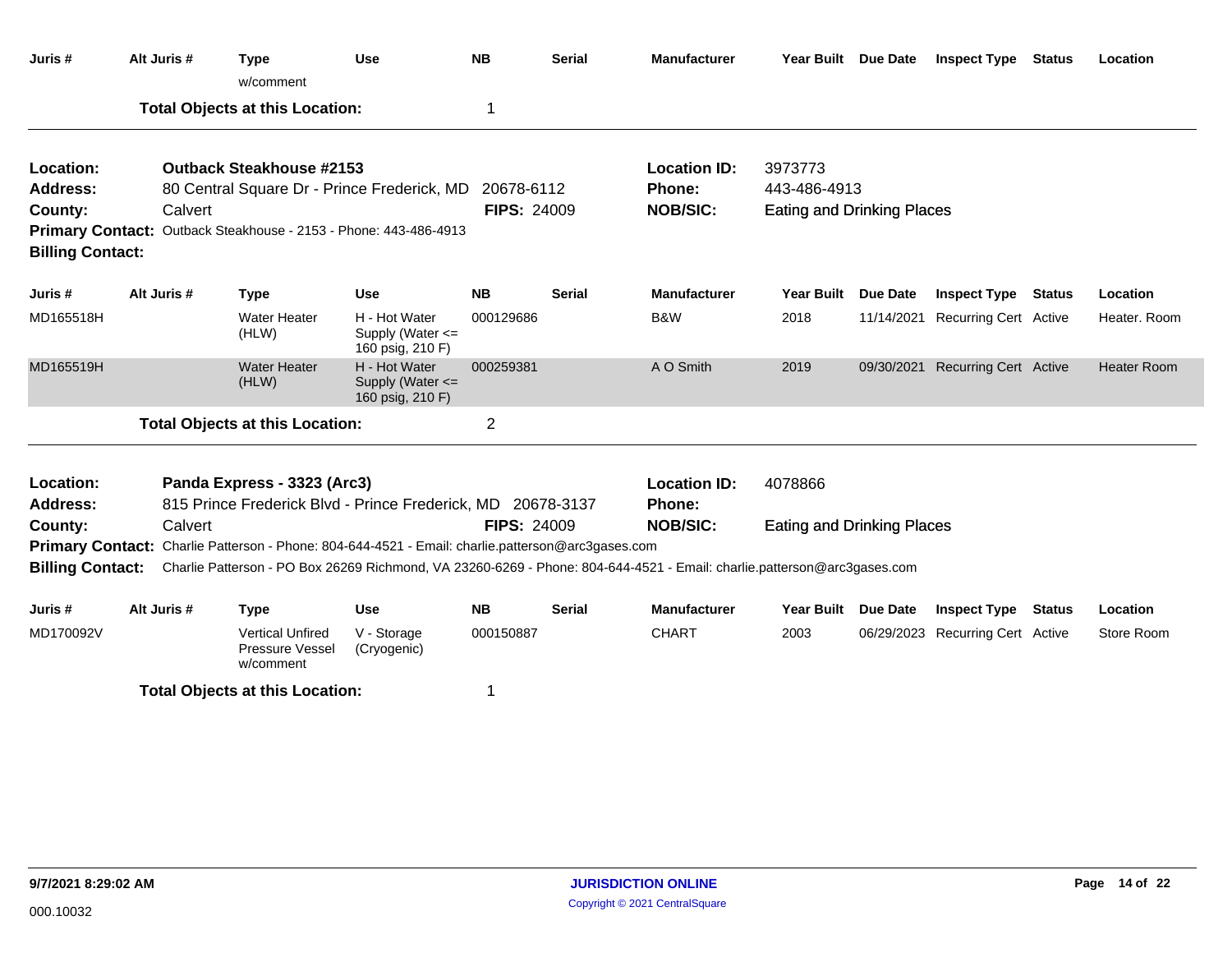| Location:<br><b>Address:</b><br>County:<br><b>Primary Contact:</b><br><b>Billing Contact:</b>                                                                                                                                                                                                                                                                                | <b>Location ID:</b><br><b>PEPIP-MABE Hunting Creek Special School</b><br>714325<br>4105 Old Town Rd - Huntingtown, MD 20639-9661<br>Phone:<br><b>NOB/SIC:</b><br><b>FIPS: 24009</b><br>Calvert<br><b>Elementary and Secondary Schools</b><br>Gregg Gott - Phone: 443-550-7824 - Cell: 443-486-4019 - Email: gottg@calvertnet.k12.md.us<br>Gregg Gott - 1305 Dares Beach Rd Prince Frederick, MD 20678-4208 - Phone: 443-550-7824 - Cell: 443-486-4019 - Email: gottg@calvertnet.k12.md.us |         |                                                                                                                                                                                                                                                                                           |                                                   |                                                  |                         |                                                  |                                                         |                 |                                  |  |                    |
|------------------------------------------------------------------------------------------------------------------------------------------------------------------------------------------------------------------------------------------------------------------------------------------------------------------------------------------------------------------------------|-------------------------------------------------------------------------------------------------------------------------------------------------------------------------------------------------------------------------------------------------------------------------------------------------------------------------------------------------------------------------------------------------------------------------------------------------------------------------------------------|---------|-------------------------------------------------------------------------------------------------------------------------------------------------------------------------------------------------------------------------------------------------------------------------------------------|---------------------------------------------------|--------------------------------------------------|-------------------------|--------------------------------------------------|---------------------------------------------------------|-----------------|----------------------------------|--|--------------------|
| Juris #                                                                                                                                                                                                                                                                                                                                                                      | Alt Juris #                                                                                                                                                                                                                                                                                                                                                                                                                                                                               |         | Type                                                                                                                                                                                                                                                                                      | <b>Use</b>                                        | <b>NB</b>                                        | <b>Serial</b>           | <b>Manufacturer</b>                              | Year Built Due Date                                     |                 | <b>Inspect Type Status</b>       |  | Location           |
| MD150003H                                                                                                                                                                                                                                                                                                                                                                    | $\mathbf{1}$                                                                                                                                                                                                                                                                                                                                                                                                                                                                              |         | Cast Iron                                                                                                                                                                                                                                                                                 | H - Steam Heat<br>(Steam $\le$ 15<br>psig)        | <b>CI</b>                                        | -1                      | <b>SMITH</b>                                     | 2014                                                    |                 | 08/23/2022 Recurring Cert Active |  | <b>BLRM</b>        |
|                                                                                                                                                                                                                                                                                                                                                                              |                                                                                                                                                                                                                                                                                                                                                                                                                                                                                           |         | <b>Total Objects at this Location:</b>                                                                                                                                                                                                                                                    |                                                   | -1                                               |                         |                                                  |                                                         |                 |                                  |  |                    |
| Location:<br><b>Address:</b><br>County:<br><b>Billing Contact:</b>                                                                                                                                                                                                                                                                                                           |                                                                                                                                                                                                                                                                                                                                                                                                                                                                                           | Calvert | PF Masonic Lodge #142 A. F. & A. M.<br>655 Main St - Prince Frederick, MD 20678<br>Primary Contact: Daniel W. Daily - Phone: 410-535-1531 - Email: pf142corp@gmail.com<br>Daniel W. Daily - PO Box 884 Prince Frederick, MD 20678-0884 - Phone: 410-535-1531 - Email: pf142corp@gmail.com |                                                   | <b>FIPS: 24009</b>                               |                         | <b>Location ID:</b><br>Phone:<br><b>NOB/SIC:</b> | 717944<br>410-535-1531<br>Manufacturing Industries, NEC |                 |                                  |  |                    |
| Juris #                                                                                                                                                                                                                                                                                                                                                                      | Alt Juris #                                                                                                                                                                                                                                                                                                                                                                                                                                                                               |         | Type                                                                                                                                                                                                                                                                                      | <b>Use</b>                                        | <b>NB</b>                                        | <b>Serial</b>           | <b>Manufacturer</b>                              | Year Built Due Date                                     |                 | <b>Inspect Type Status</b>       |  | Location           |
| MD129229H                                                                                                                                                                                                                                                                                                                                                                    |                                                                                                                                                                                                                                                                                                                                                                                                                                                                                           |         | Cast Iron                                                                                                                                                                                                                                                                                 | H - Steam Heat<br>(Steam $\leq$ 15<br>psig)       | <b>CI</b>                                        |                         | Weil-McLain                                      | 2007                                                    |                 | 11/18/2022 Recurring Cert Active |  | <b>Basement</b>    |
|                                                                                                                                                                                                                                                                                                                                                                              |                                                                                                                                                                                                                                                                                                                                                                                                                                                                                           |         | <b>Total Objects at this Location:</b>                                                                                                                                                                                                                                                    |                                                   | $\mathbf 1$                                      |                         |                                                  |                                                         |                 |                                  |  |                    |
| Prince Frederick Dodge Jeep Chrysler<br>Location:<br>265 Solomons Island Road - Prince Frederick, MD 20678-5311<br><b>Address:</b><br>Calvert<br><b>FIPS: 24009</b><br>County:<br>Primary Contact: Prince Frederick Dodge Jeep Chrysler - Phone: 410-535-1200<br><b>Billing Contact:</b><br>- 265 Solomons Island Rd S Prince Frederick, MD 20678-5311 - Phone: 410-535-1200 |                                                                                                                                                                                                                                                                                                                                                                                                                                                                                           |         |                                                                                                                                                                                                                                                                                           |                                                   | <b>Location ID:</b><br>Phone:<br><b>NOB/SIC:</b> | 1667312<br>410-535-1200 |                                                  | Motor Vehicle Dealers (New and Used)                    |                 |                                  |  |                    |
| Juris #                                                                                                                                                                                                                                                                                                                                                                      | Alt Juris #                                                                                                                                                                                                                                                                                                                                                                                                                                                                               |         | <b>Type</b>                                                                                                                                                                                                                                                                               | <b>Use</b>                                        | <b>NB</b>                                        | <b>Serial</b>           | <b>Manufacturer</b>                              | <b>Year Built</b>                                       | <b>Due Date</b> | <b>Inspect Type Status</b>       |  | Location           |
| MD122805V                                                                                                                                                                                                                                                                                                                                                                    |                                                                                                                                                                                                                                                                                                                                                                                                                                                                                           |         | Pressure Vessel<br>w/comment                                                                                                                                                                                                                                                              | Horizontal Unfired V - Storage (NOT<br>Cryogenic) | 000862528                                        |                         | Wood                                             | 1985                                                    |                 | 01/13/2023 Recurring Cert Active |  | Compressor<br>Shed |
|                                                                                                                                                                                                                                                                                                                                                                              |                                                                                                                                                                                                                                                                                                                                                                                                                                                                                           |         | <b>Total Objects at this Location:</b>                                                                                                                                                                                                                                                    |                                                   | -1                                               |                         |                                                  |                                                         |                 |                                  |  |                    |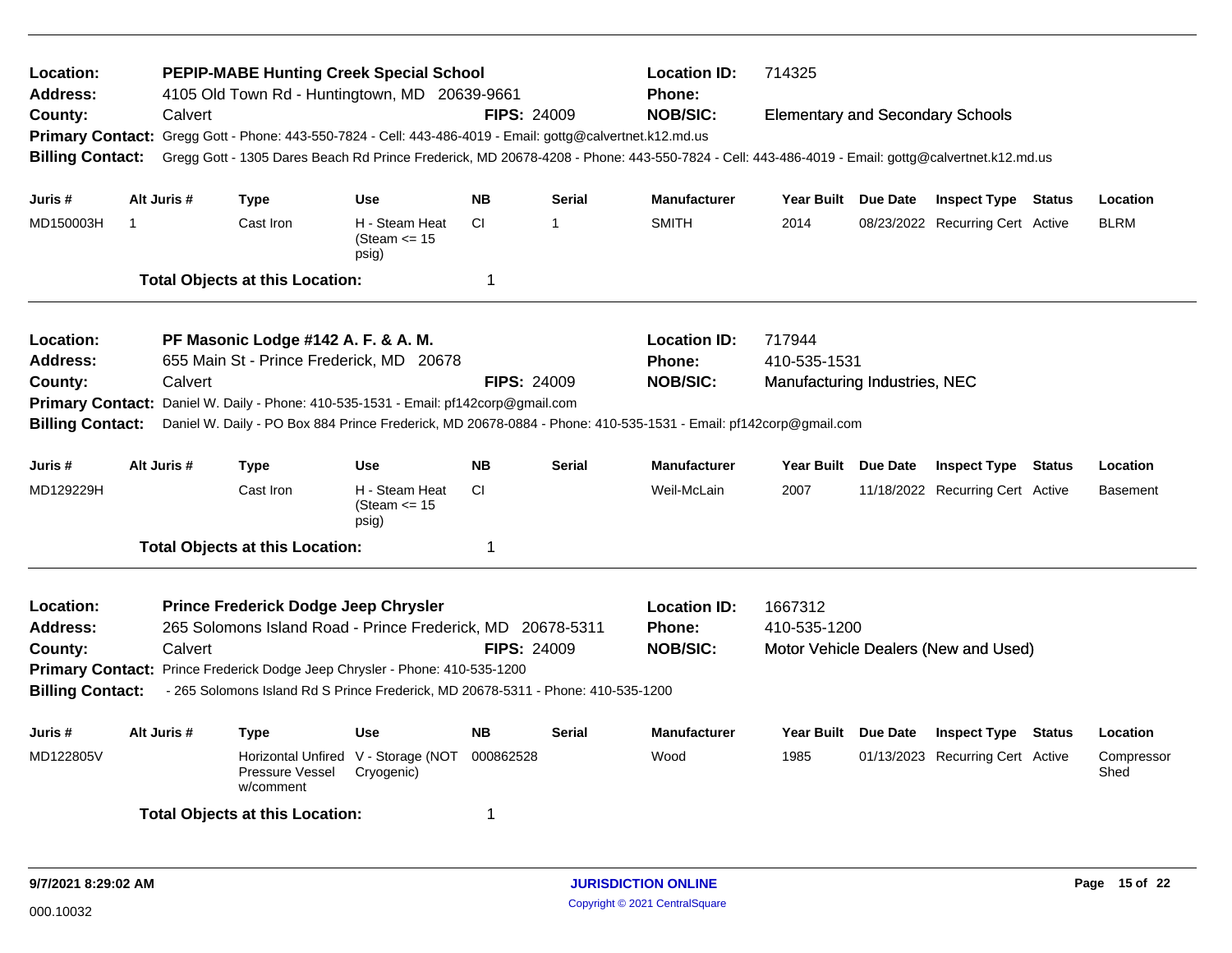| Location:<br><b>Address:</b><br>County:                            | <b>Location ID:</b><br><b>Prince Frederick VFD</b><br>3991757<br>450 Solomons Island Rd South - Prince Frederick, MD 20678-3909<br>Phone:<br><b>NOB/SIC:</b><br><b>FIPS: 24009</b><br>Calvert<br>Primary Contact: Prince Frederick VFD<br><b>Billing Contact:</b> |             |                                                                                                                                                                                                                                                                                                            |                                                         |                    |                   |                                                         |                                                             |                 |                                  |        |                    |
|--------------------------------------------------------------------|-------------------------------------------------------------------------------------------------------------------------------------------------------------------------------------------------------------------------------------------------------------------|-------------|------------------------------------------------------------------------------------------------------------------------------------------------------------------------------------------------------------------------------------------------------------------------------------------------------------|---------------------------------------------------------|--------------------|-------------------|---------------------------------------------------------|-------------------------------------------------------------|-----------------|----------------------------------|--------|--------------------|
| Juris #                                                            |                                                                                                                                                                                                                                                                   | Alt Juris # | <b>Type</b>                                                                                                                                                                                                                                                                                                | Use                                                     | <b>NB</b>          | <b>Serial</b>     | <b>Manufacturer</b>                                     | <b>Year Built</b>                                           | <b>Due Date</b> | <b>Inspect Type Status</b>       |        | Location           |
| MD168815H                                                          |                                                                                                                                                                                                                                                                   |             | <b>Vertical Tubeless</b>                                                                                                                                                                                                                                                                                   | H - Hot Water<br>Heat (Water $\leq$<br>160 psig, 250 F) | 000134199          | 1951<br>117493149 | Lochinvar                                               | 2019                                                        |                 | 04/05/2023 Recurring Cert Active |        | Mechanical<br>Room |
|                                                                    |                                                                                                                                                                                                                                                                   |             | <b>Total Objects at this Location:</b>                                                                                                                                                                                                                                                                     |                                                         | 1                  |                   |                                                         |                                                             |                 |                                  |        |                    |
| Location:<br>Address:<br>County:<br><b>Billing Contact:</b>        |                                                                                                                                                                                                                                                                   | Calvert     | <b>Republic Services of Calvert</b><br>7105 Industrial Dr - Owings, MD 20736-5102<br>Primary Contact: Republic Services of Calvert                                                                                                                                                                         |                                                         | <b>FIPS: 24009</b> |                   | <b>Location ID:</b><br>Phone:<br><b>NOB/SIC:</b>        | 3771267                                                     |                 |                                  |        |                    |
| Juris #                                                            |                                                                                                                                                                                                                                                                   | Alt Juris # | Type                                                                                                                                                                                                                                                                                                       | <b>Use</b>                                              | <b>NB</b>          | <b>Serial</b>     | <b>Manufacturer</b>                                     | Year Built Due Date                                         |                 | <b>Inspect Type Status</b>       |        | Location           |
| MD157484V                                                          |                                                                                                                                                                                                                                                                   |             | Pressure Vessel<br>w/comment                                                                                                                                                                                                                                                                               | Horizontal Unfired V - Storage (NOT<br>Cryogenic)       | 000093537          |                   | <b>Brunner</b>                                          | 1996                                                        |                 | 04/19/2022 Recurring Cert Active |        | Comp Rm            |
|                                                                    |                                                                                                                                                                                                                                                                   |             | <b>Total Objects at this Location:</b>                                                                                                                                                                                                                                                                     |                                                         | 1                  |                   |                                                         |                                                             |                 |                                  |        |                    |
| Location:<br><b>Address:</b><br>County:<br><b>Billing Contact:</b> |                                                                                                                                                                                                                                                                   | Calvert     | <b>Saint Leonard Volunteer Fire &amp; Rescue</b><br>200 Calvert Beach Road - St Leonard, MD 20685<br>Primary Contact: Raleigh Midkiff - Phone: 410-586-1713 - Email: president7@slvfd.org<br>Raleigh Midkiff - PO Box 101 Saint Leonard, MD 20685-0101 - Phone: 410-586-1713 - Email: president7@slvfd.org |                                                         | <b>FIPS: 24009</b> |                   | <b>Location ID:</b><br><b>Phone:</b><br><b>NOB/SIC:</b> | 723938<br>410-586-1713<br>Justice, public order, and safety |                 |                                  |        |                    |
| Juris #                                                            |                                                                                                                                                                                                                                                                   | Alt Juris # | <b>Type</b>                                                                                                                                                                                                                                                                                                | <b>Use</b>                                              | NΒ                 | <b>Serial</b>     | <b>Manufacturer</b>                                     | Year Built Due Date                                         |                 | <b>Inspect Type</b>              | Status | Location           |
| MD081341V                                                          |                                                                                                                                                                                                                                                                   |             | <b>Vertical Unfired</b><br>Pressure Vessel<br>w/comment                                                                                                                                                                                                                                                    | V - Storage (NOT<br>Cryogenic)                          | 000048289          |                   | Stoystown                                               | 1987                                                        |                 | 01/27/2023 Recurring Cert Active |        | <b>MEZZANINE</b>   |
|                                                                    |                                                                                                                                                                                                                                                                   |             | <b>Total Objects at this Location:</b>                                                                                                                                                                                                                                                                     |                                                         | 1                  |                   |                                                         |                                                             |                 |                                  |        |                    |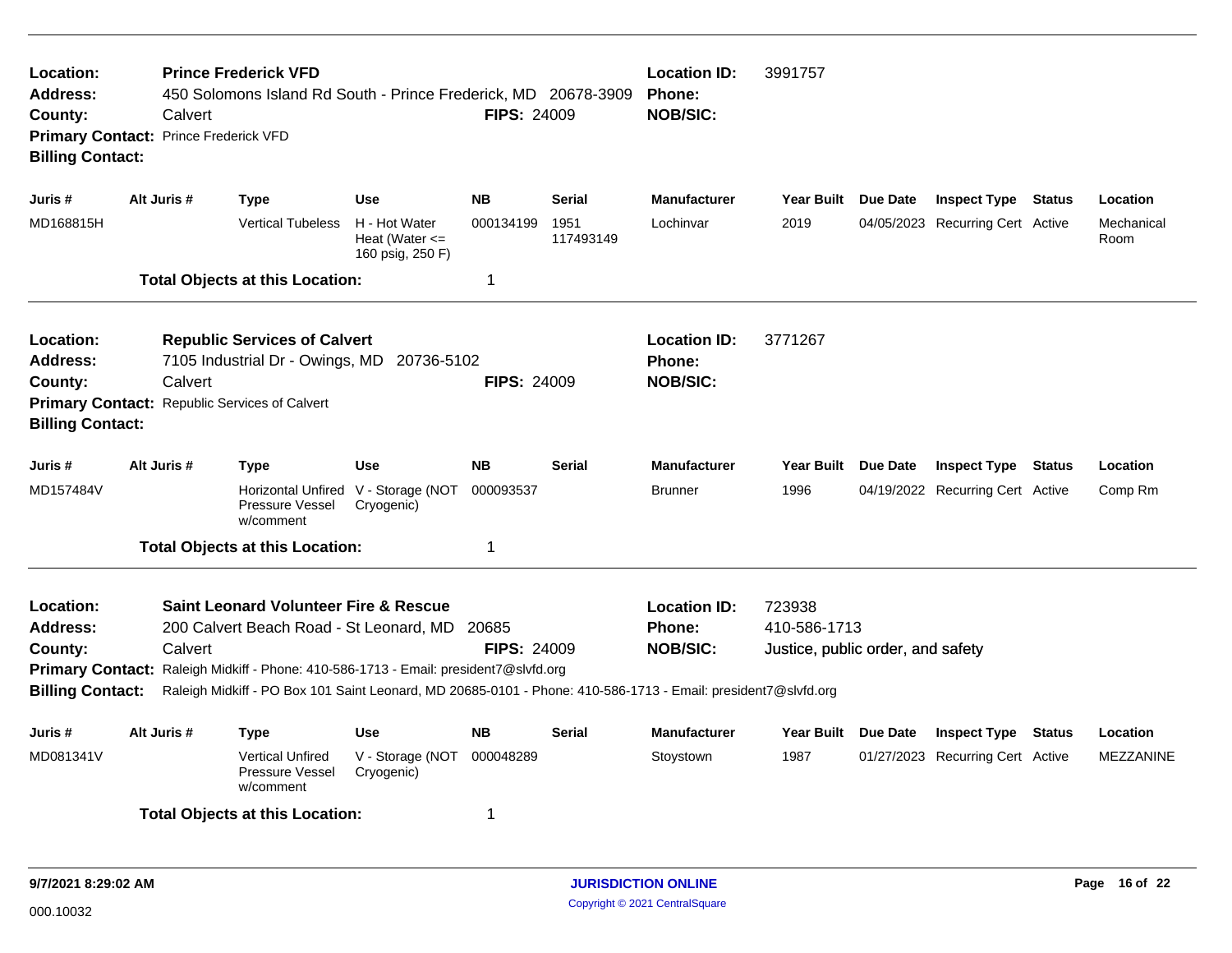| <b>Location:</b><br>Address:                |                                                                                                                                            |             | Sakura Steak & Seafood (Arc3)<br><b>Location ID:</b><br>3919254<br>106 Solomons Island Rd S - Prince Frederick, MD 20678-5313<br><b>Phone:</b> |                                                         |                    |                   |                                                                                                                         |                                   |            |                                  |  |                    |
|---------------------------------------------|--------------------------------------------------------------------------------------------------------------------------------------------|-------------|------------------------------------------------------------------------------------------------------------------------------------------------|---------------------------------------------------------|--------------------|-------------------|-------------------------------------------------------------------------------------------------------------------------|-----------------------------------|------------|----------------------------------|--|--------------------|
| County:                                     |                                                                                                                                            | Calvert     |                                                                                                                                                |                                                         | <b>FIPS: 24009</b> |                   | <b>NOB/SIC:</b>                                                                                                         | <b>Eating and Drinking Places</b> |            |                                  |  |                    |
| <b>Primary Contact:</b>                     |                                                                                                                                            |             | Charlie Patterson - Phone: 804-644-4521 - Email: charlie.patterson@arc3gases.com                                                               |                                                         |                    |                   |                                                                                                                         |                                   |            |                                  |  |                    |
| <b>Billing Contact:</b>                     |                                                                                                                                            |             |                                                                                                                                                |                                                         |                    |                   | Charlie Patterson - PO Box 26269 Richmond, VA 23260-6269 - Phone: 804-644-4521 - Email: charlie.patterson@arc3gases.com |                                   |            |                                  |  |                    |
| Juris #                                     | Alt Juris #                                                                                                                                |             | <b>Type</b>                                                                                                                                    | <b>Use</b>                                              | <b>NB</b>          | <b>Serial</b>     | <b>Manufacturer</b>                                                                                                     | Year Built Due Date               |            | <b>Inspect Type Status</b>       |  | Location           |
| MD162908V                                   |                                                                                                                                            |             | <b>Vertical Unfired</b><br>Pressure Vessel<br>w/comment                                                                                        | V - Storage<br>(Cryogenic)                              | 000132647          | <b>CSUR01H270</b> | <b>CHART</b>                                                                                                            | 2001                              |            | 01/03/2023 Recurring Cert Active |  | Outside            |
|                                             |                                                                                                                                            |             | <b>Total Objects at this Location:</b>                                                                                                         |                                                         | 1                  |                   |                                                                                                                         |                                   |            |                                  |  |                    |
| Location:                                   |                                                                                                                                            |             | <b>Salsa Mexican Cafe (Arc3)</b>                                                                                                               |                                                         |                    |                   | <b>Location ID:</b>                                                                                                     | 3974106                           |            |                                  |  |                    |
| <b>Address:</b>                             |                                                                                                                                            |             | 11753 Hg Trueman Rd - Lusby, MD 20657-3814                                                                                                     |                                                         |                    |                   | Phone:                                                                                                                  |                                   |            |                                  |  |                    |
| County:                                     |                                                                                                                                            | Calvert     |                                                                                                                                                |                                                         | <b>FIPS: 24009</b> |                   | <b>NOB/SIC:</b>                                                                                                         | <b>Eating and Drinking Places</b> |            |                                  |  |                    |
|                                             |                                                                                                                                            |             | Primary Contact: Charlie Patterson - Phone: 804-644-4521 - Email: charlie.patterson@arc3gases.com                                              |                                                         |                    |                   |                                                                                                                         |                                   |            |                                  |  |                    |
| <b>Billing Contact:</b>                     |                                                                                                                                            |             |                                                                                                                                                |                                                         |                    |                   | Charlie Patterson - PO Box 26269 Richmond, VA 23260-6269 - Phone: 804-644-4521 - Email: charlie.patterson@arc3gases.com |                                   |            |                                  |  |                    |
| Juris #                                     |                                                                                                                                            | Alt Juris # | Type                                                                                                                                           | <b>Use</b>                                              | <b>NB</b>          | <b>Serial</b>     | <b>Manufacturer</b>                                                                                                     | Year Built Due Date               |            | <b>Inspect Type Status</b>       |  | Location           |
| MD165524V                                   |                                                                                                                                            |             | <b>Vertical Unfired</b><br>Pressure Vessel<br>w/comment                                                                                        | V - Storage<br>(Cryogenic)                              | 000121451          |                   | MVE Inc                                                                                                                 | 2000                              | 10/03/2021 | <b>Recurring Cert Active</b>     |  | Kitchen            |
|                                             |                                                                                                                                            |             | <b>Total Objects at this Location:</b>                                                                                                         |                                                         | 1                  |                   |                                                                                                                         |                                   |            |                                  |  |                    |
| Location:                                   |                                                                                                                                            |             | <b>Seventh Day Adventist Church</b>                                                                                                            |                                                         |                    |                   | <b>Location ID:</b>                                                                                                     | 724674                            |            |                                  |  |                    |
| <b>Address:</b>                             |                                                                                                                                            |             | 3085 Broomes Island Rd - Prince Frederick, MD 20678                                                                                            |                                                         |                    |                   | <b>Phone:</b>                                                                                                           | 410-586-2939                      |            |                                  |  |                    |
| County:                                     |                                                                                                                                            | Calvert     |                                                                                                                                                |                                                         | <b>FIPS: 24009</b> |                   | <b>NOB/SIC:</b>                                                                                                         | Membership Organizations, NEC     |            |                                  |  |                    |
|                                             | Primary Contact: Andy Gates - Phone: 202-427-2254 - Email: cgates82@yahoo.com                                                              |             |                                                                                                                                                |                                                         |                    |                   |                                                                                                                         |                                   |            |                                  |  |                    |
|                                             | <b>Billing Contact:</b><br>Freda Gray - PO Box 3069 Prince Frederick, MD 20678-2079 - Phone: 410-535-2495 - Home - Email: bgfg@comcast.net |             |                                                                                                                                                |                                                         |                    |                   |                                                                                                                         |                                   |            |                                  |  |                    |
| Juris #                                     |                                                                                                                                            | Alt Juris # | <b>Type</b>                                                                                                                                    | <b>Use</b>                                              | <b>NB</b>          | <b>Serial</b>     | <b>Manufacturer</b>                                                                                                     | Year Built Due Date               |            | <b>Inspect Type Status</b>       |  | Location           |
| MD143624H                                   |                                                                                                                                            |             | <b>Horizontal Water</b><br>Tube                                                                                                                | H - Hot Water<br>Heat (Water $\leq$<br>160 psig, 250 F) | 000001600          |                   | Eki H Stamp Holder                                                                                                      | 2007                              |            | 07/29/2022 Recurring Cert Active |  | <b>Boiler Room</b> |
| <b>Total Objects at this Location:</b><br>1 |                                                                                                                                            |             |                                                                                                                                                |                                                         |                    |                   |                                                                                                                         |                                   |            |                                  |  |                    |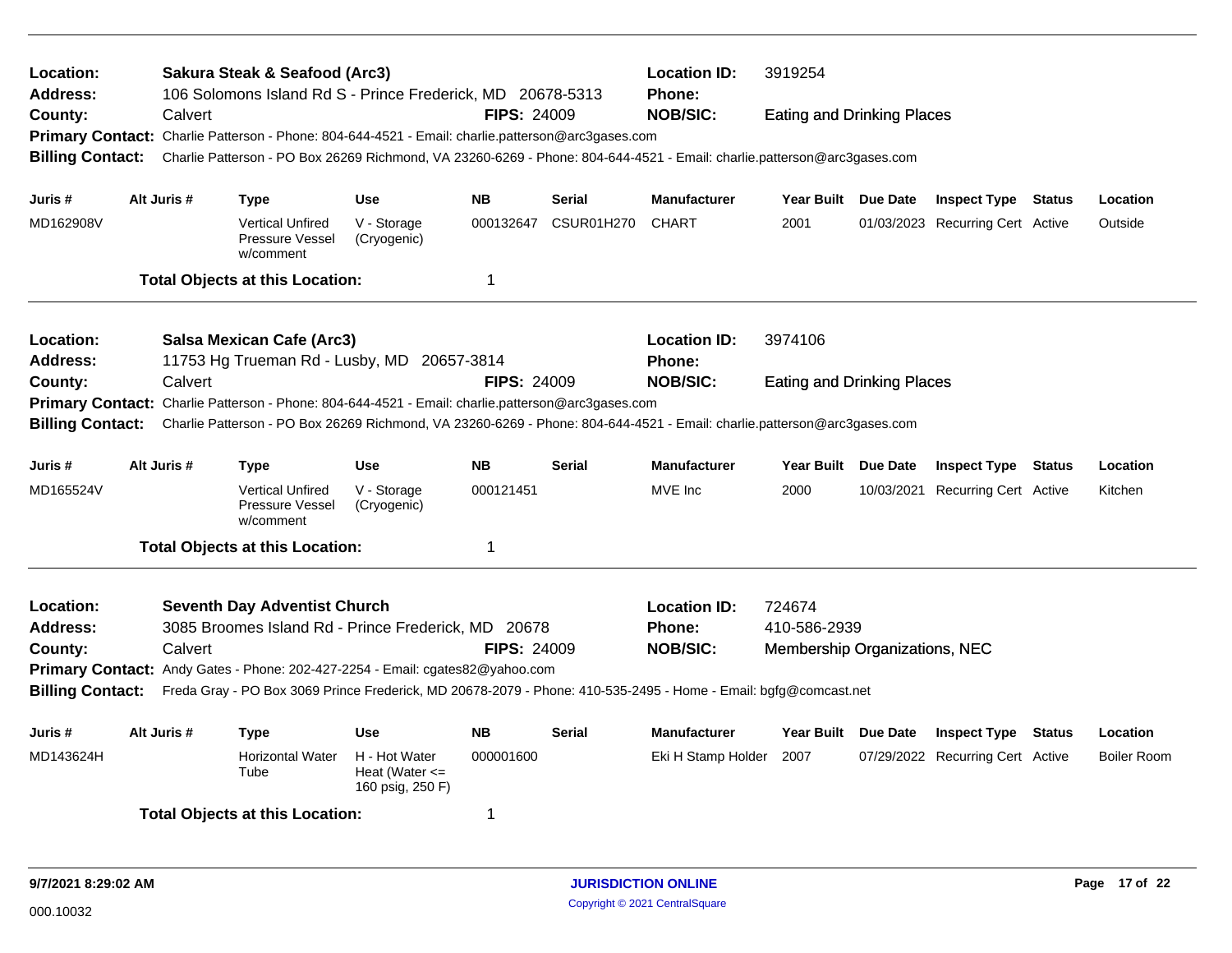| Location:               | Sisk Auto Body Inc.                                                           |                    | <b>Location ID:</b> | 1439507                                                |
|-------------------------|-------------------------------------------------------------------------------|--------------------|---------------------|--------------------------------------------------------|
| <b>Address:</b>         | 167 Thomas Ave - Owings, MD 20736-3401                                        |                    | <b>Phone:</b>       |                                                        |
| County:                 | Calvert                                                                       | <b>FIPS: 24009</b> | <b>NOB/SIC:</b>     | Top, Body, and Upholstery Repair Shops and Paint Shops |
|                         | Primary Contact: Doug Sisk - Phone: 301-855-5525 - Email: SiskautoBod@Comcast |                    |                     |                                                        |
| <b>Billing Contact:</b> | Terri Sisk - 167 Thomas Ave Owings, MD 20736-3401 - Phone: (301) 855-5525     |                    |                     |                                                        |
|                         |                                                                               |                    |                     |                                                        |

| Juris #   | Alt Juris # | Type                                                             | <b>Use</b>                     | <b>NB</b> | <b>Serial</b> | <b>Manufacturer</b>  | <b>Year Built</b> | Due Date | <b>Inspect Type</b>              | Status | Location         |
|-----------|-------------|------------------------------------------------------------------|--------------------------------|-----------|---------------|----------------------|-------------------|----------|----------------------------------|--------|------------------|
| MD120864V |             | <b>Vertical Unfired</b><br><b>Pressure Vessel</b><br>w/comment   | V - Storage (NOT<br>Cryogenic) | 000134965 |               | Melben               | 1986              |          | 09/12/2022 Recurring Cert Active |        | Paint Shop       |
| MD120865V |             | <b>Vertical Unfired</b><br><b>Pressure Vessel</b><br>w/comment   | V - Storage (NOT<br>Cryogenic) | 000134948 |               | Melben               | 1986              |          | 09/12/2022 Recurring Cert Active |        | Paint Shop       |
| MD120866V |             | <b>Horizontal Unfired</b><br><b>Pressure Vessel</b><br>w/comment | V - Storage (NOT<br>Cryogenic) | 000095777 |               | Manchester           | 1981              |          | 09/12/2022 Recurring Cert Active |        | Comp Shed        |
| MD120867V | 3           | <b>Vertical Unfired</b><br><b>Pressure Vessel</b><br>w/comment   | V - Storage (NOT<br>Cryogenic) | 000089575 |               | Stoystown            | 1996              |          | 09/12/2022 Recurring Cert Active |        | <b>Back Room</b> |
| MD120868V |             | Horizontal Unfired<br><b>Pressure Vessel</b><br>w/comment        | V - Storage (NOT<br>Cryogenic) | 000869188 |               | <b>Pressed Steel</b> | 1963              |          | 09/12/2022 Recurring Cert Active |        | Comp Shed        |
|           |             | Total Obiects at this Location:                                  |                                | 5         |               |                      |                   |          |                                  |        |                  |

| <b>Location:</b>                                                                                                                                                                                                                                                                                                                                                                                                  |         |  |  |  |  | <b>Location ID:</b> | 707450 |                 |                            |                 |
|-------------------------------------------------------------------------------------------------------------------------------------------------------------------------------------------------------------------------------------------------------------------------------------------------------------------------------------------------------------------------------------------------------------------|---------|--|--|--|--|---------------------|--------|-----------------|----------------------------|-----------------|
| <b>Address:</b>                                                                                                                                                                                                                                                                                                                                                                                                   |         |  |  |  |  | Phone:              |        |                 |                            |                 |
| County:                                                                                                                                                                                                                                                                                                                                                                                                           | Calvert |  |  |  |  | <b>NOB/SIC:</b>     |        |                 |                            |                 |
|                                                                                                                                                                                                                                                                                                                                                                                                                   |         |  |  |  |  |                     |        |                 |                            |                 |
| <b>Solomons Island Citgo</b><br>13025 Dowell Road - Solomons, MD 20688<br>410-326-6537<br><b>FIPS: 24009</b><br><b>Automotive Dealers, NEC</b><br><b>Primary Contact: Donald Robey - Phone: 301-870-4488</b><br><b>Billing Contact:</b><br>- PO Box 540 Prince Frederick, MD 20678-0540<br>Juris #<br>Alt Juris #<br><b>NB</b><br><b>Serial</b><br><b>Manufacturer</b><br><b>Year Built</b><br><b>Use</b><br>Type |         |  |  |  |  |                     |        |                 |                            |                 |
|                                                                                                                                                                                                                                                                                                                                                                                                                   |         |  |  |  |  |                     |        |                 |                            |                 |
|                                                                                                                                                                                                                                                                                                                                                                                                                   |         |  |  |  |  |                     |        |                 |                            |                 |
|                                                                                                                                                                                                                                                                                                                                                                                                                   |         |  |  |  |  |                     |        | <b>Due Date</b> | <b>Inspect Type Status</b> | <b>Location</b> |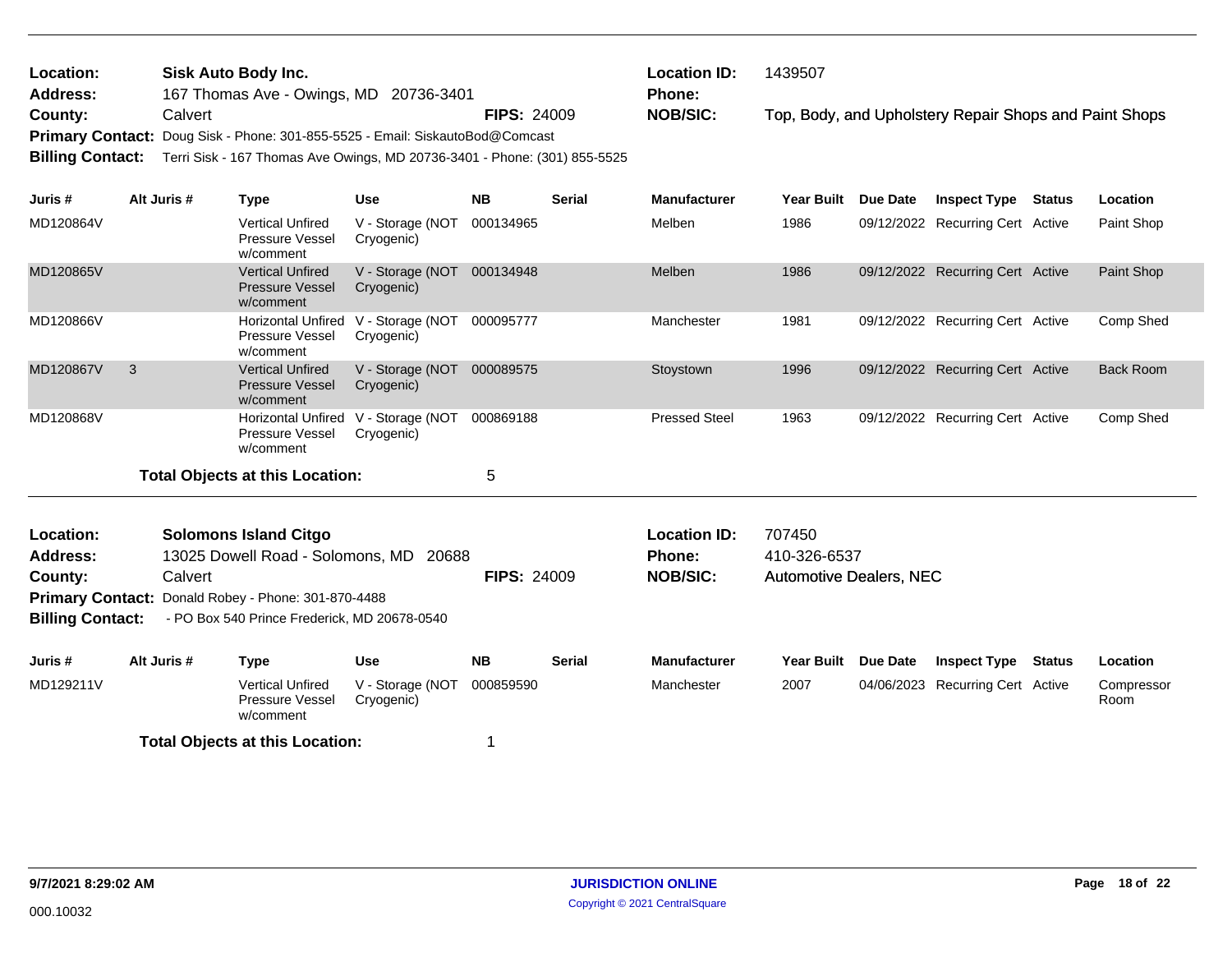| Location:<br><b>Address:</b>                |             | <b>Southern Tire &amp; Automotive</b><br>175 W Dares Beach Rd - Prince Frederick, MD 20678-3121                         |                                |                    |               | <b>Location ID:</b><br>725338<br>Phone: |                                   |          |                                                  |  |                     |
|---------------------------------------------|-------------|-------------------------------------------------------------------------------------------------------------------------|--------------------------------|--------------------|---------------|-----------------------------------------|-----------------------------------|----------|--------------------------------------------------|--|---------------------|
| County:                                     | Calvert     |                                                                                                                         |                                | <b>FIPS: 24009</b> |               | <b>NOB/SIC:</b>                         |                                   |          | Automotive Services, Except Repair and Carwashes |  |                     |
|                                             |             | Primary Contact: Dino Granados Jr. - Phone: 410-535-3880                                                                |                                |                    |               |                                         |                                   |          |                                                  |  |                     |
| <b>Billing Contact:</b>                     |             | Dino Granados Jr. - PO Box 1228 Dunkirk, MD 20754-1228 - Phone: 410-535-3880                                            |                                |                    |               |                                         |                                   |          |                                                  |  |                     |
|                                             |             |                                                                                                                         |                                |                    |               |                                         |                                   |          |                                                  |  |                     |
| Juris #                                     | Alt Juris # | <b>Type</b>                                                                                                             | <b>Use</b>                     | <b>NB</b>          | <b>Serial</b> | <b>Manufacturer</b>                     | <b>Year Built</b>                 | Due Date | <b>Inspect Type Status</b>                       |  | Location            |
| MD125805V                                   |             | <b>Vertical Unfired</b><br>Pressure Vessel<br>w/comment                                                                 | V - Storage (NOT<br>Cryogenic) | 000392393          |               | <b>Steel Fab</b>                        | 2005                              |          | 01/26/2023 Recurring Cert Active                 |  | Back Room           |
|                                             |             | <b>Total Objects at this Location:</b>                                                                                  |                                | 1                  |               |                                         |                                   |          |                                                  |  |                     |
| Location:                                   |             | Subway - 15418 (Arc3)                                                                                                   |                                |                    |               | <b>Location ID:</b>                     | 3920795                           |          |                                                  |  |                     |
| <b>Address:</b>                             |             | 13330 H G Trueman Rd - Solomons, MD 20688                                                                               |                                |                    |               | Phone:                                  |                                   |          |                                                  |  |                     |
| County:                                     | Calvert     |                                                                                                                         |                                | <b>FIPS: 24009</b> |               | <b>NOB/SIC:</b>                         | <b>Eating and Drinking Places</b> |          |                                                  |  |                     |
|                                             |             | Primary Contact: Charlie Patterson - Phone: 804-644-4521 - Email: charlie.patterson@arc3gases.com                       |                                |                    |               |                                         |                                   |          |                                                  |  |                     |
| <b>Billing Contact:</b>                     |             | Charlie Patterson - PO Box 26269 Richmond, VA 23260-6269 - Phone: 804-644-4521 - Email: charlie.patterson@arc3gases.com |                                |                    |               |                                         |                                   |          |                                                  |  |                     |
| Juris #                                     | Alt Juris # | <b>Type</b>                                                                                                             | <b>Use</b>                     | <b>NB</b>          | <b>Serial</b> | <b>Manufacturer</b>                     | Year Built Due Date               |          | <b>Inspect Type Status</b>                       |  | Location            |
| MD163060V                                   |             | <b>Vertical Unfired</b><br>Pressure Vessel<br>w/comment                                                                 | V - Storage<br>(Cryogenic)     | 000003560          |               | Taylor-Wharton                          | 1988                              |          | 01/28/2023 Recurring Cert Active                 |  | <b>Outside Rear</b> |
|                                             |             | <b>Total Objects at this Location:</b>                                                                                  |                                | 1                  |               |                                         |                                   |          |                                                  |  |                     |
| Location:                                   | Taco Bell   |                                                                                                                         |                                |                    |               | <b>Location ID:</b>                     | 4078863                           |          |                                                  |  |                     |
| <b>Address:</b>                             |             | 55 Steeple Chase Dr - Prince Frederick, MD 20678-4028                                                                   |                                |                    |               | Phone:                                  |                                   |          |                                                  |  |                     |
| County:                                     | Calvert     |                                                                                                                         |                                | <b>FIPS: 24009</b> |               | <b>NOB/SIC:</b>                         | <b>Eating and Drinking Places</b> |          |                                                  |  |                     |
|                                             |             | Primary Contact: R & R Ventures Inc./Taco bell - Phone: 410-573-0220                                                    |                                |                    |               |                                         |                                   |          |                                                  |  |                     |
| <b>Billing Contact:</b>                     |             | - 2530 Riva Rd Annapolis, MD 21401-7413 - Phone: 410-573-0220                                                           |                                |                    |               |                                         |                                   |          |                                                  |  |                     |
| Juris #                                     | Alt Juris # | Type                                                                                                                    | <b>Use</b>                     | <b>NB</b>          | <b>Serial</b> | <b>Manufacturer</b>                     | <b>Year Built</b>                 | Due Date | <b>Inspect Type Status</b>                       |  | Location            |
| MD170100V                                   |             | <b>Vertical Unfired</b><br>Pressure Vessel<br>w/comment                                                                 | V - Storage<br>(Cryogenic)     | 000030323          |               | <b>CRYOGENIC</b><br><b>SERVICES</b>     | 1994                              |          | 06/29/2023 Recurring Cert Active                 |  | Kitchen             |
| <b>Total Objects at this Location:</b><br>1 |             |                                                                                                                         |                                |                    |               |                                         |                                   |          |                                                  |  |                     |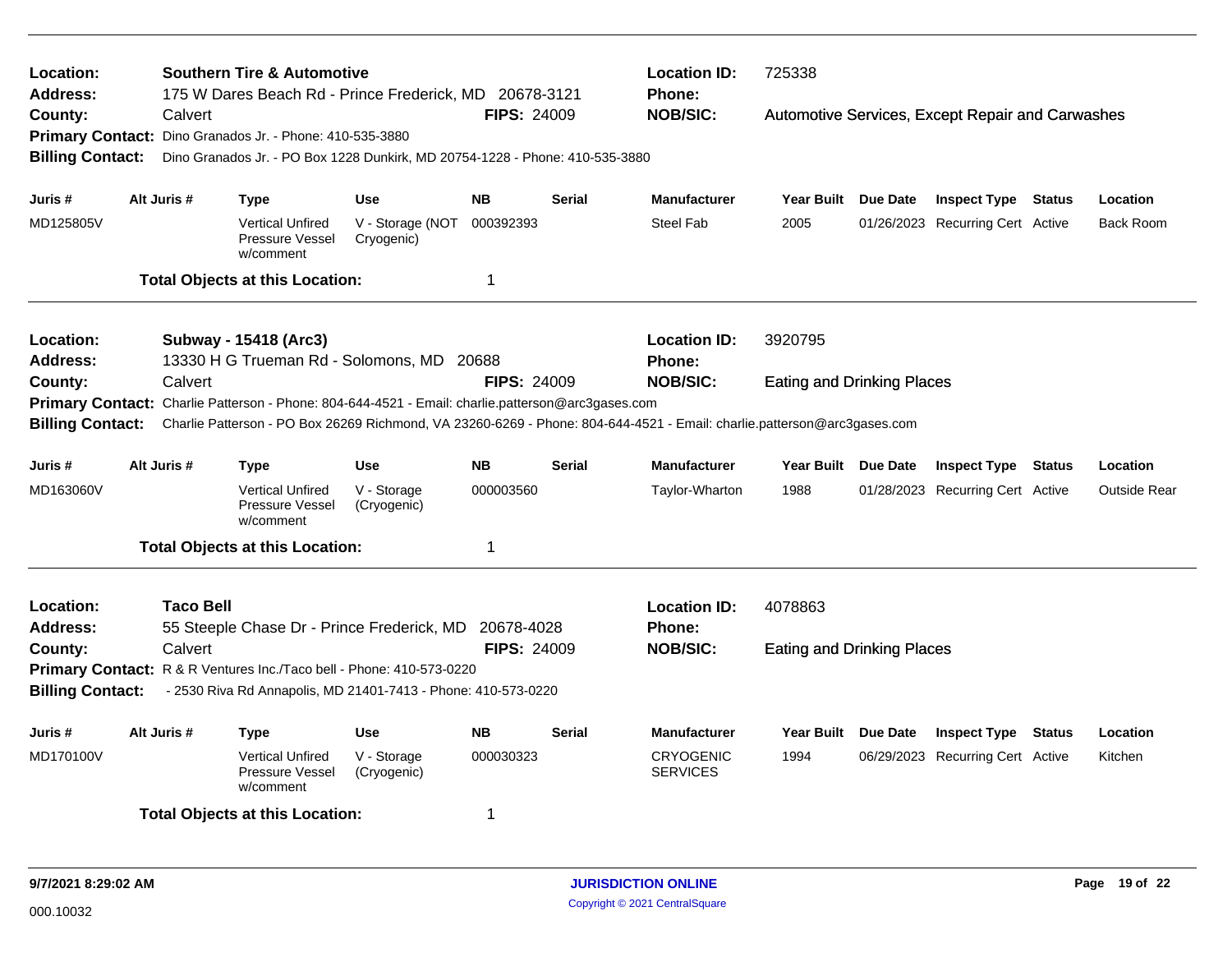| Location:<br><b>Address:</b> |                                                                                                             |                         | <b>Tiki Bar Solomons (Arc3)</b><br>85 Charles St - Solomons, MD 20688                             |                                                       |                    |               | <b>Location ID:</b><br>Phone:                                                                                                                                      | 4078858                           |                 |                                                           |                            |
|------------------------------|-------------------------------------------------------------------------------------------------------------|-------------------------|---------------------------------------------------------------------------------------------------|-------------------------------------------------------|--------------------|---------------|--------------------------------------------------------------------------------------------------------------------------------------------------------------------|-----------------------------------|-----------------|-----------------------------------------------------------|----------------------------|
| County:                      |                                                                                                             | Calvert                 |                                                                                                   |                                                       | <b>FIPS: 24009</b> |               | <b>NOB/SIC:</b>                                                                                                                                                    | <b>Eating and Drinking Places</b> |                 |                                                           |                            |
|                              |                                                                                                             |                         | Primary Contact: Charlie Patterson - Phone: 804-644-4521 - Email: charlie.patterson@arc3gases.com |                                                       |                    |               |                                                                                                                                                                    |                                   |                 |                                                           |                            |
| <b>Billing Contact:</b>      |                                                                                                             |                         |                                                                                                   |                                                       |                    |               | Charlie Patterson - PO Box 26269 Richmond, VA 23260-6269 - Phone: 804-644-4521 - Email: charlie.patterson@arc3gases.com                                            |                                   |                 |                                                           |                            |
| Juris #                      |                                                                                                             | Alt Juris #             | <b>Type</b>                                                                                       | <b>Use</b>                                            | <b>NB</b>          | <b>Serial</b> | <b>Manufacturer</b>                                                                                                                                                | <b>Year Built</b>                 | Due Date        | <b>Inspect Type Status</b>                                | Location                   |
| MD161853V                    |                                                                                                             |                         | <b>Vertical Unfired</b><br>Pressure Vessel<br>w/comment                                           | V - Storage<br>(Cryogenic)                            | 000112494          |               | <b>MVE</b>                                                                                                                                                         | 1999                              |                 | 06/29/2023 Recurring Cert Active                          | <b>Front Store</b><br>Room |
| MD170098V                    |                                                                                                             |                         | <b>Vertical Unfired</b><br><b>Pressure Vessel</b><br>w/comment                                    | V - Storage<br>(Cryogenic)                            | 000166068          |               | <b>CHART</b>                                                                                                                                                       | 2005                              |                 | 06/29/2023 Recurring Cert Active                          | <b>Back Store</b><br>Room  |
|                              |                                                                                                             |                         | <b>Total Objects at this Location:</b>                                                            |                                                       | $\overline{c}$     |               |                                                                                                                                                                    |                                   |                 |                                                           |                            |
| Location:<br><b>Address:</b> | <b>Vehicle Emissions Inspection Program</b><br>1035 Prince Frederick Blvd - Prince Frederick, MD 20678-3193 |                         |                                                                                                   |                                                       |                    |               | <b>Location ID:</b><br>Phone:                                                                                                                                      | 1999764                           |                 |                                                           |                            |
| County:                      |                                                                                                             | Calvert                 |                                                                                                   |                                                       | <b>FIPS: 24009</b> |               | <b>NOB/SIC:</b>                                                                                                                                                    |                                   |                 | Fixed Facilities and Inspection and Weighing Services for |                            |
|                              |                                                                                                             |                         |                                                                                                   |                                                       |                    |               | Primary Contact: Cheryle Freeman - Phone: 410-737-2700 x3721 - Cell: 443-324-0372 - Email: cheryle.freeman@opusirNetaRoMebicle Transportation                      |                                   |                 |                                                           |                            |
| <b>Billing Contact:</b>      |                                                                                                             |                         |                                                                                                   |                                                       |                    |               | Cheryle Freeman - 1740 Twin Springs Rd Ste K Baltimore, MD 21227-3549 - Phone: 410-737-2700 x3721 - Cell: 443-324-0372 - Email: cheryle.freeman@opusinspection.com |                                   |                 |                                                           |                            |
|                              |                                                                                                             |                         |                                                                                                   |                                                       |                    |               |                                                                                                                                                                    |                                   |                 |                                                           |                            |
| Juris #                      |                                                                                                             | Alt Juris #             | <b>Type</b>                                                                                       | <b>Use</b>                                            | <b>NB</b>          | <b>Serial</b> | <b>Manufacturer</b>                                                                                                                                                | Year Built                        | <b>Due Date</b> | <b>Inspect Type Status</b>                                | Location                   |
| MD137866V                    |                                                                                                             |                         | Pressure Vessel<br>w/comment                                                                      | Horizontal Unfired V - Storage (NOT<br>Cryogenic)     | 001090260          |               | Manchester                                                                                                                                                         | 2009                              |                 | 03/03/2023 Recurring Cert Active                          | Shop                       |
|                              |                                                                                                             |                         | <b>Total Objects at this Location:</b>                                                            |                                                       | 1                  |               |                                                                                                                                                                    |                                   |                 |                                                           |                            |
| Location:                    |                                                                                                             | <b>Village Cleaners</b> |                                                                                                   |                                                       |                    |               | <b>Location ID:</b>                                                                                                                                                | 728034                            |                 |                                                           |                            |
| <b>Address:</b>              |                                                                                                             |                         | 118 W Dares Beach Rd - Prince Frederick, MD 20678-3120                                            |                                                       |                    |               | <b>Phone:</b>                                                                                                                                                      | 410-535-2900                      |                 |                                                           |                            |
| County:                      |                                                                                                             | Calvert                 |                                                                                                   |                                                       | <b>FIPS: 24009</b> |               | <b>NOB/SIC:</b>                                                                                                                                                    | <b>Personal services</b>          |                 |                                                           |                            |
|                              |                                                                                                             |                         | Primary Contact: Kathy Mancini - Cell: 301 997 6450                                               |                                                       |                    |               |                                                                                                                                                                    |                                   |                 |                                                           |                            |
| <b>Billing Contact:</b>      |                                                                                                             |                         | Kathy Mancini - 118 W Dares Beach Rd Prince Frederick, MD 20678-3120 - Cell: 301 997 6450         |                                                       |                    |               |                                                                                                                                                                    |                                   |                 |                                                           |                            |
| Juris #                      |                                                                                                             | Alt Juris #             | <b>Type</b>                                                                                       | Use                                                   | <b>NB</b>          | <b>Serial</b> | <b>Manufacturer</b>                                                                                                                                                | <b>Year Built</b>                 | <b>Due Date</b> | <b>Inspect Type Status</b>                                | Location                   |
| MD107346V                    |                                                                                                             |                         | <b>Vertical Unfired</b><br>Pressure Vessel<br>w/comment                                           | V - Storage (NOT<br>Cryogenic)                        | 000855762          |               | Manchester                                                                                                                                                         | 1999                              |                 | 03/30/2023 Recurring Cert Active                          | <b>Boiler Room</b>         |
| MD132250                     |                                                                                                             |                         |                                                                                                   | Vertical Fire Tube S - Power-Ironing 000107502 107502 |                    |               | Fulton                                                                                                                                                             | 2008                              |                 | 01/26/2022 Recurring Cert Active                          | <b>Boiler Room</b>         |
| 9/7/2021 8:29:02 AM          |                                                                                                             |                         |                                                                                                   |                                                       |                    |               | <b>JURISDICTION ONLINE</b>                                                                                                                                         |                                   |                 |                                                           | Page 20 of 22              |
| 000.10032                    |                                                                                                             |                         |                                                                                                   |                                                       |                    |               | Copyright © 2021 CentralSquare                                                                                                                                     |                                   |                 |                                                           |                            |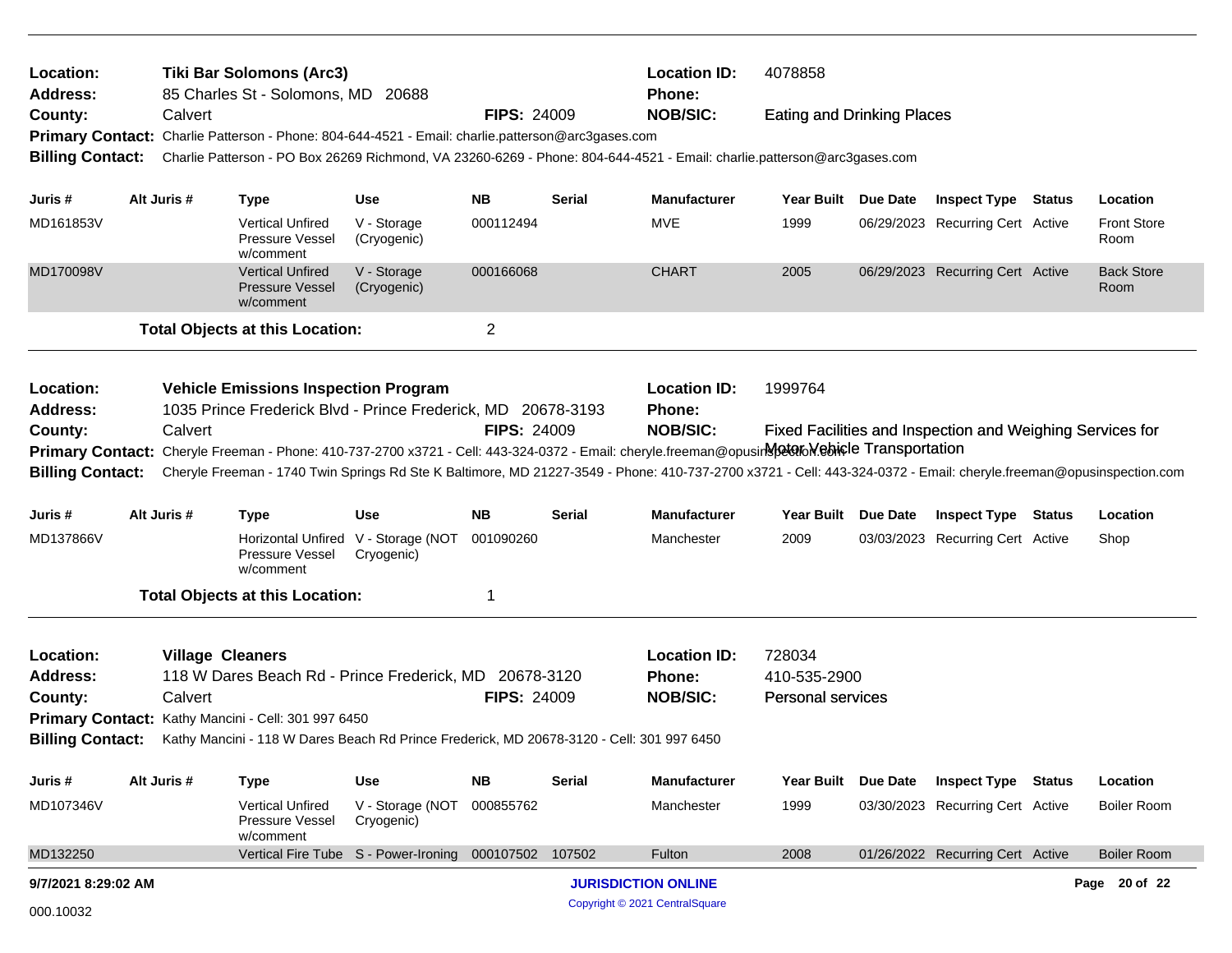| Juris #                 | Alt Juris # | <b>Type</b>                                                                                                                      | <b>Use</b>                                        | <b>NB</b>          | <b>Serial</b> | <b>Manufacturer</b> | Year Built Due Date      |          | <b>Inspect Type Status</b>       |        | Location |
|-------------------------|-------------|----------------------------------------------------------------------------------------------------------------------------------|---------------------------------------------------|--------------------|---------------|---------------------|--------------------------|----------|----------------------------------|--------|----------|
|                         |             |                                                                                                                                  | $(Steam > 15 \text{ psig})$                       |                    |               |                     |                          |          |                                  |        |          |
|                         |             | <b>Total Objects at this Location:</b>                                                                                           |                                                   | 2                  |               |                     |                          |          |                                  |        |          |
| Location:               |             | <b>Wal-Mart Store 1716</b>                                                                                                       |                                                   |                    |               | <b>Location ID:</b> | 2929741                  |          |                                  |        |          |
| <b>Address:</b>         |             | 150 Solomons Island Rd N - Prince Frederick, MD 20678-3906                                                                       |                                                   |                    |               | <b>Phone:</b>       |                          |          |                                  |        |          |
| County:                 | Calvert     |                                                                                                                                  |                                                   | <b>FIPS: 24009</b> |               | <b>NOB/SIC:</b>     | <b>Department Stores</b> |          |                                  |        |          |
|                         |             | <b>Primary Contact:</b> APTIM (MD) - Phone: 877-829-5505 - Email: walmartepmsupport@aptim.com                                    |                                                   |                    |               |                     |                          |          |                                  |        |          |
| <b>Billing Contact:</b> |             | Licensing Department - 8725 Rosehill Rd Ste 450 Lenexa, KS 66215-4611 - Phone: 877-829-5505 - Email: walmartepmsupport@aptim.com |                                                   |                    |               |                     |                          |          |                                  |        |          |
| Juris #                 | Alt Juris # | <b>Type</b>                                                                                                                      | <b>Use</b>                                        | <b>NB</b>          | <b>Serial</b> | <b>Manufacturer</b> | <b>Year Built</b>        | Due Date | <b>Inspect Type</b>              | Status | Location |
| MD168065V               |             | Pressure Vessel<br>w/comment                                                                                                     | Horizontal Unfired V - Storage (NOT<br>Cryogenic) | 000029272          |               | <b>HENRY</b>        | 2009                     |          | 11/10/2022 Recurring Cert Active |        | Roof     |
|                         |             | <b>Total Objects at this Location:</b>                                                                                           |                                                   | 1                  |               |                     |                          |          |                                  |        |          |
| Location:               |             | <b>Wal-Mart Store 5345</b>                                                                                                       |                                                   |                    |               | <b>Location ID:</b> | 3861171                  |          |                                  |        |          |
| <b>Address:</b>         |             | 10600 Town Center Blvd - Dunkirk, MD 20754-2737                                                                                  |                                                   |                    |               | <b>Phone:</b>       |                          |          |                                  |        |          |
| County:                 | Calvert     |                                                                                                                                  |                                                   | <b>FIPS: 24009</b> |               | <b>NOB/SIC:</b>     | <b>Department Stores</b> |          |                                  |        |          |
|                         |             | <b>Primary Contact:</b> APTIM (MD) - Phone: 877-829-5505 - Email: walmartepmsupport@aptim.com                                    |                                                   |                    |               |                     |                          |          |                                  |        |          |
| <b>Billing Contact:</b> |             | Licensing Department - 8725 Rosehill Rd Ste 450 Lenexa, KS 66215-4611 - Phone: 877-829-5505 - Email: walmartepmsupport@aptim.com |                                                   |                    |               |                     |                          |          |                                  |        |          |
| Juris #                 | Alt Juris # | <b>Type</b>                                                                                                                      | <b>Use</b>                                        | <b>NB</b>          | Serial        | <b>Manufacturer</b> | Year Built Due Date      |          | <b>Inspect Type Status</b>       |        | Location |
| MD161086V               |             | Pressure Vessel<br>w/comment                                                                                                     | Horizontal Unfired V - Storage (NOT<br>Cryogenic) | 000032714          |               | Westermeyer         | 2014                     |          | 05/02/2022 Recurring Cert Active |        | Roof     |
|                         |             |                                                                                                                                  |                                                   |                    |               |                     |                          |          |                                  |        |          |